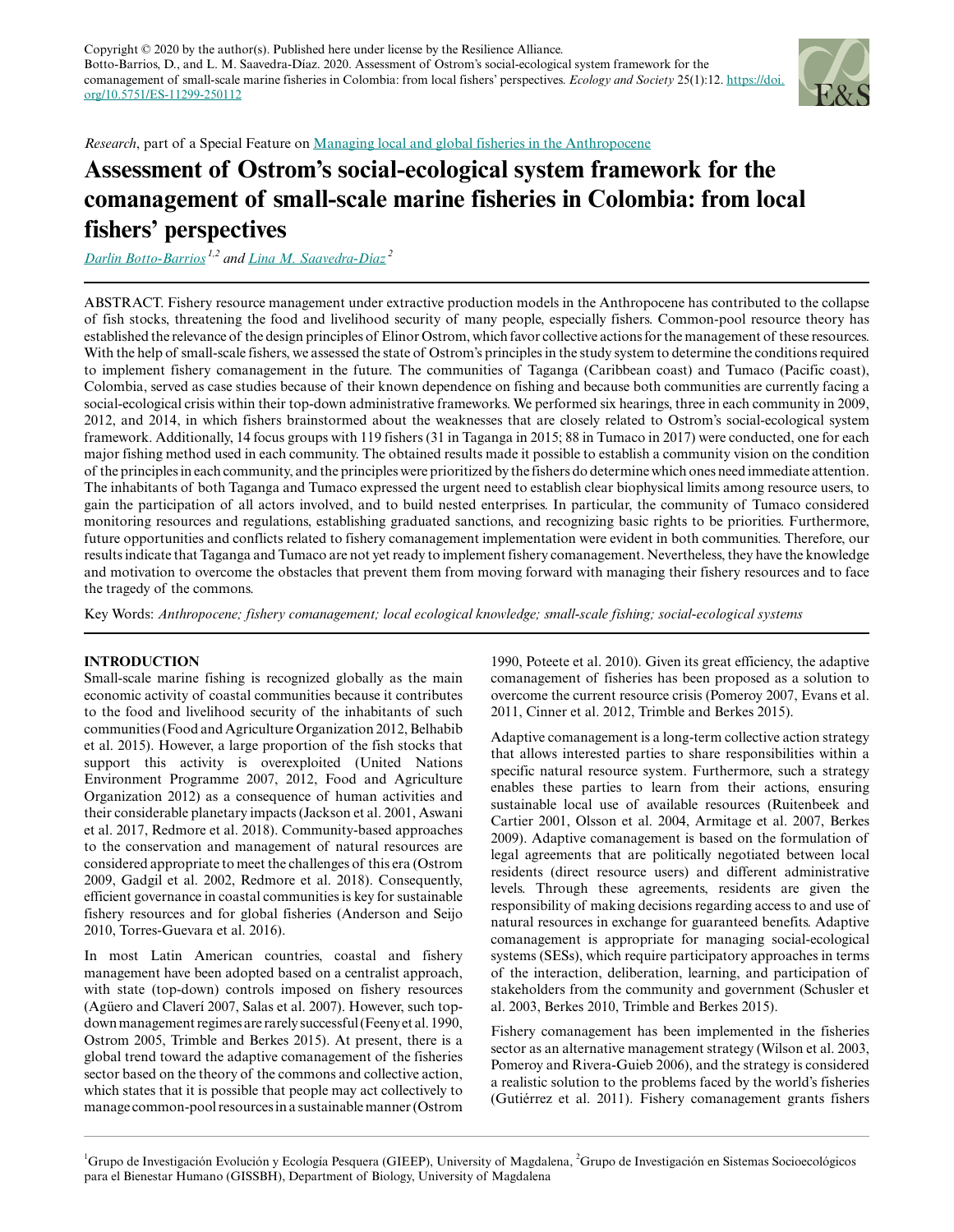greater responsibility and authority over fishery resource management and greater participation in the decision-making process. The strategy can be defined as an agreement in which both the fishery administrative body and fishers share responsibilities and authority over fishery management (Wilson et al. 2003, Pomeroy and Rivera-Guieb 2006). Furthermore, such a strategy is almost always based on shared beliefs regarding democracy, transparency, accountability, organization, participation, subsidiarity, association, ownership rights, distribution of power, and sustainability (Jentoft 2003).

In Latin America, fishery comanagement has been implemented in small-scale fishing. In Mexico, for example, institutional agreements have been developed regarding the conditions for access to resources, such as territorial use rights in fisheries (TURF) and provisions for marine tenure (Castilla and Defeo 2001, Costello and Kaffine 2008, McCay et al. 2014, Crona et al. 2017). Additionally, Costa Rica has three marine areas of responsible fishing that are officially recognized by the Instituto Costarricense de Pesca y Acuicultura (Costa Rican Institute for Fisheries and Aquaculture; Fargier et al. 2014, García Lozano and Heinen 2015). Furthermore, Panama has presented a draft of the new Fisheries, Aquaculture, and Related Activities General Law prepared by Panama's Aquatic Resources Authority (Autoridad de los Recursos Acuáticos de Panamá 2016). In line with these initiatives, Chile has made efforts to comanage benthic resources by implementing seasonal closures and management and exploitation areas in the central zone of the country (Castilla and Fernandez 1998, Castilla and Defeo 2001, Schumann 2007, Gelcich et al. 2010, 2019). During the last decade, fishery management bodies in Brazil have included guidelines and participatory frameworks in legislation that have fostered fisher engagement in decision-making processes under the framework of marine extractive reserves and sustainable use protected areas (Seixas et al. 2009, Silva et al. 2013, Trimble et al. 2014).

In Colombia, small-scale fishers have not been recognized as an important part of the fishery management process (Cuello and Duarte 2010, García 2010, Saavedra-Díaz et al. 2015*b*). The work of fishers is not recognized as employment because of the negation of fishing activity by policy makers (Berkes et al. 2001, Bené 2006). The fundamental rights (work and decent housing) of fishing communities are violated. Furthermore, small-scale marine fisheries do not contribute to the gross domestic product but to local economies, and this contribution is not evident because of a lack of traceability and marketing chains (Saavedra-Díaz et al. 2015*a,* 2016).

However, in the last decade, the engagment of small-scale Colombian fishing communities in comanagement has been acknowledged as being effective and as reducing the trend toward resource overexploitation (Saavedra-Díaz et al. 2016). Similarly, fishing communities consider comanagement a viable strategy for ensuring the sustainability of Colombian fishery resources and for demonstrating the need to establish joint regulations between the fishing authority and resource users (Saavedra-Díaz et al. 2014, 2015*a,b*). These communities have formal and informal regulations promoted by local stakeholders, although fishery comanagement has not yet been fully implemented (Saavedra-Díaz et al. 2015*b,* 2016, Jiménez-Torres and Saavedra-Díaz 2019). Along the Colombian Pacific coast, there is a tendency to implement control measures throughout a fishing area, such as the exclusive zone of artisanal fishing (ZEPA, as abbreviated in Spanish) in the North Chocoan Pacific (Navia et al. 2010, Ramírez-Luna 2013), an integrated regional management district comprising the Golfo de Tribugá-Cabo Corrientes (Decree 2372/10), the national district of integrated management comprising Cabo Manglares, Bajo Mira, and Frontera (Resolution 2299/17), and Uramba Bahía Málaga National Natural Park, an integrated management protected area in Valle del Cauca (Resolution 1501/10). Importantly, diagnostic reviews have also been performed regarding fishery management strategies that empower fishing communities along the Colombian Pacific coast (Zapata 2005, 2006, Beardon 2008, Navia et al. 2008) and the Caribbean coast (Corporación para el Desarrollo Sostenible del Urabá 2005, Fundación Ecosfera 2006, Mendoza et al. 2008, Santos-Martínez et al. 2013). In this regard, the efforts made during the last decade reflect the need to understand fishery management schemes in an integrated way, for example, by engaging all fishery-related stakeholders.

Authors such as Ostrom (1990), Berkes et al. (2001), Pomeroy et al. (2004), and Cox et al. (2010) describe the necessary conditions for managing common-pool resources. However, these conditions are not always sufficient. Some authors suggest that they are necessary conditions for the sustainable management of common-pool resources, depending on the general characteristics of the SES (Ostrom et al 2007, Baggio et al 2016). In the case of fisheries, these frameworks should be tailored to the particular context of each fishery (Armitage et al. 2009, Trimble and Berkes 2015) because the solutions that may be applicable in a given scenario may be useless in other contexts (Ostrom 1990, Basurto et al. 2013, Orensanz et al. 2013, Torres-Guevara et al. 2016). In 1990, Ostrom developed eight principles (i.e., clear boundaries, monitoring, collective choice, graduated sanctions, rule congruence, conflict resolution mechanisms, minimal recognition of rights, and nested enterprises; Table 1) that include suggested conditions for the sustainability of the commons and collective action; these principles were later validated by Cox et al. (2010) and Baggio et al. (2016). Because fishery comanagement is a collective action strategy, these principles have been used to assess fishery governance (Gelcich et al. 2006, 2019, Pomeroy 2007, Armitage et al. 2009, Fleischman et al. 2014, Galappaththi and Berkes 2015, Trimble and Berkes 2015).

The adaptive comanagement of fishery resources has shown positive results in Latin America and the Caribbean (Costello and Kaffine 2008, Gelcich et al. 2010, 2019, Silva et al. 2013, Fargier et al. 2014, McCay et al. 2014, García Lozano and Heinen 2015), and contemporary fishing communities in Colombia have shown the will to become involved in fishery management. Consequently, our research aims to evaluate the feasibility of implementing the participatory management of small-scale marine fisheries in the states of Magdalena and Nariño from the perspective of local fishers through the use of Ostrom's SES framework. The design of this research includes the examination of two case studies, Taganga (on the Caribbean coast) and Tumaco (on the Pacific coast), communities with which the researchers have maintained relationships for 10 years, to work on resource recovery and to improve the quality of life of fishers through participatory methodologies, taking a comprehensive approach to help secure the future of fishery resource management.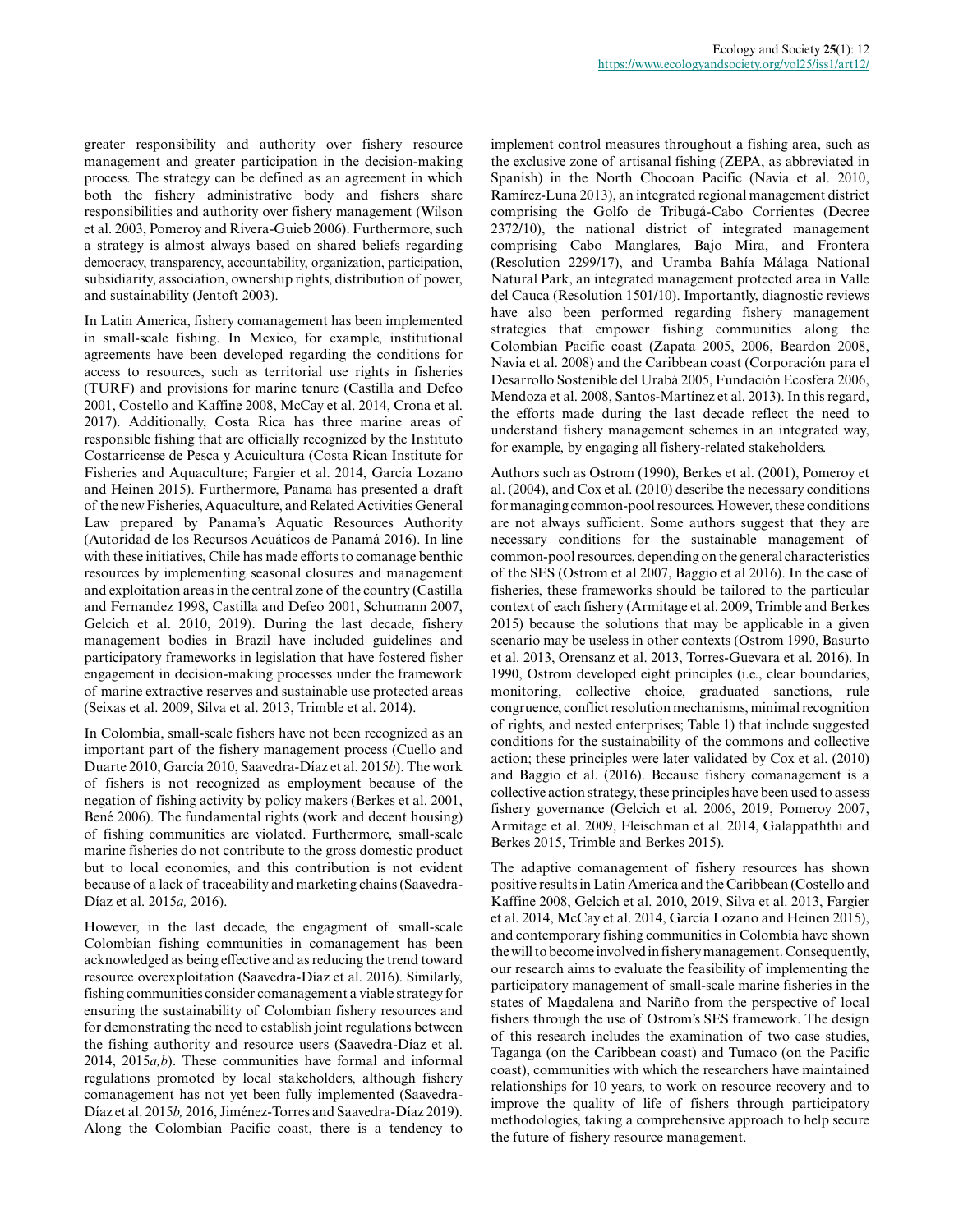**Table 1.** List and definitions of Ostrom's design principles (Ostrom 1990, Cox et al. 2010). Principles were categorized (symbols) according to Ostrom (2009).

| Definition (Cox et al. 2010)                                                                                                                                                                                                              |
|-------------------------------------------------------------------------------------------------------------------------------------------------------------------------------------------------------------------------------------------|
| Clear boundaries between legitimate users and nonusers must be defined                                                                                                                                                                    |
| Clear boundaries are present that define a resource system and separate it from the larger<br>biophysical environment                                                                                                                     |
| Appropriation and provision rules are congruent with local social and environmental conditions                                                                                                                                            |
| Benefits obtained by users from a common-pool resource, as determined by appropriation rules,                                                                                                                                             |
| are proportional to the amount of inputs required in the form of labor, material, or money, as<br>determined by provision rules                                                                                                           |
| Most individuals affected by the operational rules can participate in modifying the operational<br>rules                                                                                                                                  |
| Monitors who are accountable to the users monitor the appropriation and provision levels of<br>the users                                                                                                                                  |
| Monitors who are accountable to the users monitor the condition of the resource                                                                                                                                                           |
| Appropriators who violate operational rules are likely to be assessed graduated sanctions<br>(depending on the seriousness and the context of the offense) by other appropriators, officials<br>accountable to the appropriators, or both |
| Appropriators and their officials have rapid access to low-cost local arenas to resolve conflicts<br>among appropriators or between appropriators and officials                                                                           |
| The rights of appropriators to devise their own institutions are not challenged by external<br>governmental authorities                                                                                                                   |
| Appropriation, provision, monitoring, enforcement, conflict resolution, and governance<br>activities are organized in multiple layers of nested enterprises                                                                               |
|                                                                                                                                                                                                                                           |

# **METHODS**

#### **Description of the case studies**

Our study focused on small-scale marine fishers of the Taganga (Caribbean coast) and Tumaco (Pacific coast) communities (Fig. 1). The inhabitants are nationally and internationally known for their ancestral dependence on fishing. In Taganga, fieldwork was conducted over 3 mo (October–December 2015), whereas in Tumaco, fieldwork was conducted over 1 mo (March 2017).

In previous investigations, these communities have expressed an interest and willingness to participate in fishery management. They share similar fishery conditions and conflicts regarding the variety of methods and problems with the influence of external activities (e.g., tourism, port activities) and they have established informal regulations that they wish to formalize (Saavedra-Díaz 2012, Saavedra-Díaz et al. 2014, Jimenez-Torres and Saavedra-Díaz 2019). Similarly, these communities have identified weaknesses that prevent them from advancing in this process, and they claim that they are not ready to manage their fishery resources autonomously; these weaknesses are closely related to Ostrom's SES framework (Table 2; Saavedra-Díaz et al. 2014, Jimenez-Torres and Saavedra-Díaz 2016). Therefore, our research was motivated by the need expressed by these communities to advance fishery comanagement.

Taganga is a coastal village in the district of Santa Marta (departmental capital). It has approximately 4500 inhabitants (Botero and Zielinski 2010); of the total population, approximately 300 people are small-scale marine fishers who use and exploit the fishery resources found in the coastal environment, reefs, and open sea and who exert an influence on the natural protected area of Tayrona National Natural Park (Saavedra-Díaz 2012). Furthermore, local fishers use a wide variety of fishing gear that ranges from *chinchorros* (seine nets), their traditional form of fishing, to relatively modern gear such as gillnets,

handlines, set longlines, traps, and harpoons (Torres 2009, Saavedra-Díaz 2012). Taganga is the main small-scale marine fishing port in the department of Magdalena and is characterized as one of the most organized and developed landing points in the department. The small-scale marine fishing fleet is varied and ranges from *cayucos* (dugout canoes) or canoes (both oarpropelled) to engine-powered boats with greater fishing autonomy, known as *pargueras* (Bustos-Montes et al. 2012). Most fishers sell all or most of their catches to local buyers (De la Hoz et al. 2015).

**Fig. 1.** Maps of the study area, showing the community of Taganga on the Caribbean coast and the community of Tumaco on the Colombian Pacific coast.

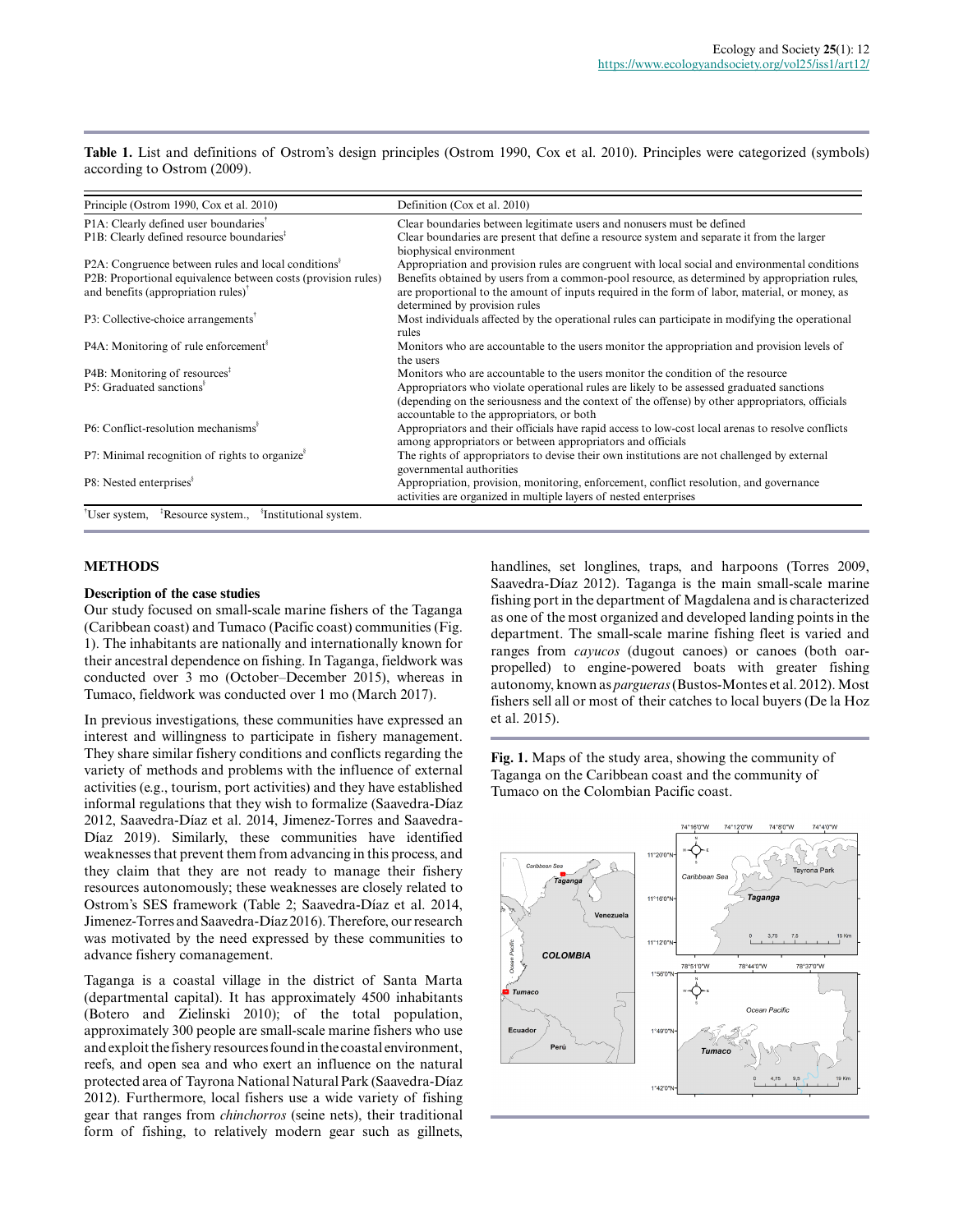|                         |                                                                   |              | Taganga     |              |              | Tumaco      |              |
|-------------------------|-------------------------------------------------------------------|--------------|-------------|--------------|--------------|-------------|--------------|
| Principle               | Weakness                                                          | 2009         | 2012        | 2014         | 2009         | 2012        | 2014         |
| P1A: Clearly defined    | Absence of a fishery census                                       |              | X           | X            |              |             | X            |
| boundaries between      | Territorial conflicts between tourism and fishing; fishing areas  |              |             | X            |              |             |              |
| users                   | are damaged by tourism                                            |              |             |              |              |             |              |
|                         | Territorial conflicts with National Natural Parks                 | X            | X           | X            |              |             |              |
|                         | The local fishers are being displaced by external fishers         | $\mathbf x$  | X           | X            |              |             |              |
|                         | Decrease in the number of fishers                                 |              |             | $\mathbf{x}$ |              |             |              |
|                         | The maritime fishing territory for the community is not delimited |              |             |              | X            |             | X            |
|                         | Lack of regulation for foreign fishers                            |              |             |              | X            | X           | $\mathbf X$  |
|                         | Conflicts with industrial fishing                                 |              |             |              | X            |             | X            |
| P3: Collective choice   | Low participation of fishers in decision making                   | $\mathbf x$  | X           | X            | X            | $\mathbf X$ | X            |
| agreements              | Lack of local leaders with credibility and recognition            | $\mathbf{X}$ | $\mathbf X$ | X            |              | X           | X            |
|                         | Low participation of young people in fishery                      |              |             | $\mathbf{x}$ |              |             |              |
|                         | Fishers' attitudes                                                |              |             |              | X            |             | X            |
|                         | Fishers' denial of guilt over depletion                           |              |             |              | $\mathbf X$  |             | $\mathbf X$  |
| P4A: Monitoring of      | Overused resources                                                |              |             |              | X            | X           | $\mathbf{X}$ |
| resources               | Unregulated fish size                                             |              |             |              | X            |             |              |
|                         | Inappropriate monitoring of fishery resources                     |              |             |              |              |             | X            |
| P4B: Monitoring of      | Inappropriate fishing methods                                     |              |             |              | $\mathbf X$  |             | X            |
| rule enforcement        | Lack of regulations                                               |              |             |              | X            |             |              |
|                         | Corruption                                                        |              |             |              |              | $\mathbf X$ | X            |
| P5: Graduated           | Low participation of fishers in monitoring of rule enforcement    |              |             |              |              |             | $\mathbf X$  |
| sanctions               | Corruption                                                        |              |             |              |              | X           | X            |
| P7: Minimal             | Conflicts with fishery organization leaders                       |              |             |              | X            |             | $\bf{X}$     |
| recognition of right to | Weak organization of fishers                                      |              |             |              | X            |             | $\mathbf X$  |
| organize                | Low organization of fishers                                       |              |             |              |              | X           | $\mathbf{x}$ |
| P8: Nested enterprises  | Lack of a union among fishers and lack of organization            | $\mathbf{x}$ | X           | X            |              |             |              |
|                         | Most fishers are not part of fishers' associations                |              |             | $\mathbf{x}$ |              |             |              |
|                         | Conflicts between fishers and institutions                        |              |             |              | $\mathbf{x}$ | $\mathbf X$ | $\mathbf{x}$ |
|                         | Lack of politicians with credibility and recognition              |              |             |              |              | X           | X            |
|                         | Conflicts of interest between fishers                             |              |             | $\mathbf X$  |              |             | $\mathbf X$  |
|                         | Lack of a union among fishers                                     |              |             |              |              | $\mathbf X$ | X            |
|                         | Lack of governmental presence due to the insignificance of the    |              |             |              | X            |             |              |
|                         | fishers                                                           |              |             |              |              |             |              |

**Table 2.** Weaknesses identified by fishers in the case study communities based on the principles recommended by Ostrom (1990) to facilitate the comanagement of natural resources.

The community of Tumaco is located in the southwestern region of the department of Nariño, approximately 300 km from San Juan de Pasto (departmental capital). It has an estimated population of 160,034 inhabitants. The local residents are mainly Afro-descendants or indigenous peoples who have preserved the traditional forms of territorial ownership and government (Vélez et al. 2012, Desarrollo con Identidad Regional Entre España y Nariño 2015). In the Tumaco urban area, 1709 people collect shellfish, mostly women known as *piangüeras,* whereas 4428 fishers (CORPESCA 2009) use and exploit the fishery resources found in the coastal area, mangroves, seabed, and open sea (Saavedra-Díaz 2012). For the extraction of fishery resources, a wide range of fishing gear and methods is used, from manual shellfish collection to the use of more modern equipment such as gillnets, surrounding nets, handlines, set longlines, and harpoons. The small-scale marine fishing fleet is varied and includes small boats such as canoes as well as boats with greater autonomy  $(≥$ 40 horsepower engines) that rove the Colombian Pacific coast (Saavedra-Díaz 2012). Tumaco is one of the major fishing ports in the Colombian Pacific. Most small-scale marine fishers in Tumaco sell their catches in the local market. However, a significant proportion of such catches is also exported to neighboring countries such as Ecuador (De La Hoz et al. 2012).

In Colombia, fishery management has been adopted from a centralist approach (top-down). Therefore, the fisheries are owned by the state, and environmental and agricultural authorities share the responsibility for fishery and aquaculture governance (OECD 2016). At present, the Ministerio de Agricultura y Desarrollo Rural (Ministry of Agriculture and Rural Development), through the Autoridad Nacional de Acuicultura y Pesca (AUNAP; National Authority for Aquaculture and Fisheries), is formally in charge of the smallscale marine fisheries sector in Colombia. However, other government bodies are also responsible for fishing activities and fishing areas. Consequently, the governance system of small-scale marine fisheries in the country has undergone a process of fragmentation. This element, together with the division of responsibilities among the different competent institutions in the country, has historically generated uncertainty and has led to a lack of shared criteria to guide sector policies (Saavedra-Díaz and Jentoft 2017).

In the two case study communities, artisanal fisheries are managed under the centralist approach described above. In the community of Taganga, there are two central-level institutions in charge of fisheries administration: an AUNAP office and the Dirección Territorial Caribe de Parques Nacionales Naturales de Colombia (PNN; National Natural Parks of Colombia), with the latter intervening because the community is in the natural buffer zone protected area (Tayrona National Natural Park). In this community, AUNAP and PNN set regulations based on spatial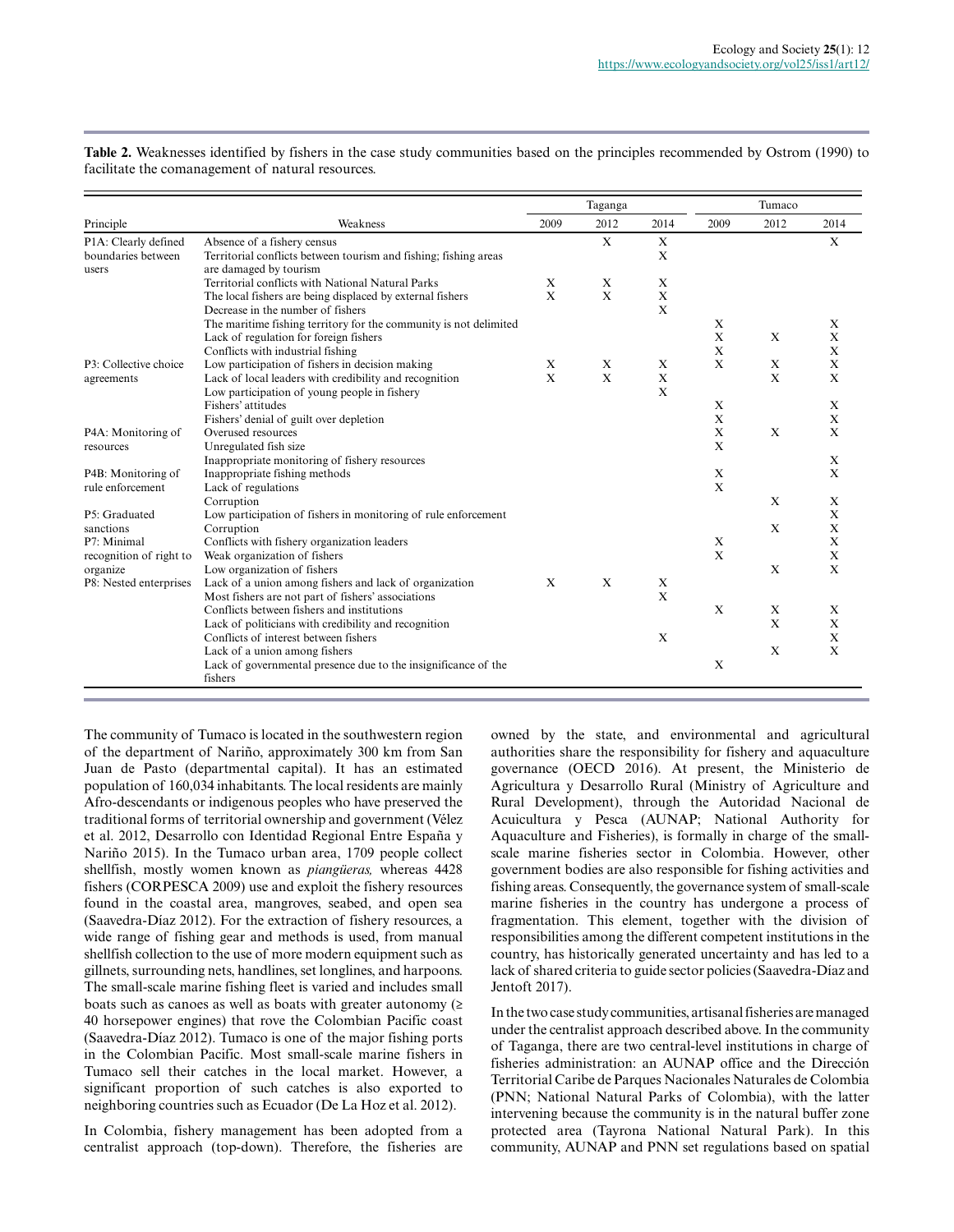|                          | Fishing gear or method               |                                            |                               |                    |                                                       |  |
|--------------------------|--------------------------------------|--------------------------------------------|-------------------------------|--------------------|-------------------------------------------------------|--|
| Focus group<br>community | Local name                           | Technical name<br>(Nédélec and Prado 1990) | Duration of<br>discussion (h) | Participants $(N)$ | Mean participant age (yr $\pm$<br>standard deviation) |  |
| Taganga                  | Chinchorro                           | Seine nets                                 | 2.51                          | 8                  | $49.3 \pm 11.0$                                       |  |
| (total 31)               | Línea                                | Handlines                                  | 1.59                          |                    | $46.2 \pm 10.4$                                       |  |
| participants)            | Nasa                                 | Traps                                      | 1.29                          |                    | $37 \pm 15.5$                                         |  |
|                          | Pargueras                            | Handlines and set longlines                | 1.51                          |                    | $57.6 \pm 2.6$                                        |  |
|                          | Palangre                             | Set longlines                              | 1.56                          |                    | $35.6 \pm 15.0$                                       |  |
|                          | Trasmallo                            | <b>Gillnets</b>                            | 2.13                          |                    | $39.0 \pm 7.2$                                        |  |
| Tumaco                   | <b>Boliche</b>                       | Surrounding nets                           | 2.53                          | 10                 | $57.7 \pm 7.21$                                       |  |
| (total 88)               | Cabo                                 | Set longlines                              | 2.43                          | 19                 | $45.6 \pm 11.3$                                       |  |
| participants)            | Chinchorro                           | Seine nets                                 | 2.53                          | 10                 | $37.2 \pm 15.0$                                       |  |
|                          | Espinel                              | Set longlines                              | 2.50                          | 8                  | $35.8 \pm 13.3$                                       |  |
|                          | Piangüeras                           | Collectors                                 | 2.33                          | 12                 | $51.8 \pm 12.5$                                       |  |
|                          | Collectors of other beach<br>species | Collectors                                 | 2.55                          |                    | $47 \pm 8.2$                                          |  |
|                          | Trasmallo                            | <b>Gillnets</b>                            | 2.28                          | 12                 | $39 \pm 11.1$                                         |  |
|                          | Volantín                             | Handlines                                  | 2.43                          | 10                 | $24.2 \pm 6.0$                                        |  |

# **Table 3.** Characteristics of focus groups and participants in Taganga and Tumaco.

restrictions and zoning. In Tumaco, AUNAP is present and sets regulations based on temporal and spatial restrictions and restrictions and modifications of fishing gear, catch quotas, zoning, catch restrictions, and capture sizes. In both communities, regulations are established through mandatory administrative acts for fishers and the community in general. Similarly, the monitoring of compliance with regulations is supported by members of the Colombian National Navy, which is in charge of security in the marine area and the expedition of maritime traffic permits, including artisanal fishing.

# **Data sources**

The local ecological knowledge (Berkes and Folke 2002, Charnley et al. 2007) possessed by the small-scale marine fishing communities of Taganga and Tumaco was used as a primary information source. To access this local knowledge, hearings were performed to start an informal discussion in which fishers brainstormed about the weaknesses that are closely related to Ostrom's SES framework and that affect small-scale marine fishing activity. Any fisher could identify a weakness or problem facing the community. These hearings were performed in 2009, 2012, and 2014 in both communities. The number of local community members participating in each hearing varied as follows: in Taganga, 22, 28, and 38 in 2009, 2012, and 2014, respectively; in Tumaco, 55, 20, and 105 in 2009, 2012, and 2014, respectively.

In addition to hearings, focus groups were conducted. This systematic qualitative method is used for data collection about processes (Bernard 2006). Six focus groups (Rabiee 2004) with 31 participants were conducted in Taganga during the period from October to December 2015. A focus group was arranged for each type of fishing gear currently used in the community (seine nets, gillnets, *pargueras,* set longlines, handlines, and traps; Table 3). Although we recognize diving as one of the fishing methods used in Taganga, fishers who use this method refused to participate in the research. In March 2017, eight focus groups with 88 participants were conducted in Tumaco. A focus group was established for each type of fishing gear or method currently used in that community (surrounding nets, set longlines, seine nets, set

nets, *piangüeras,* collectors, gillnets, and handlines; Table 3). The selected fishers were referred by fishing leaders in each community, taking into account the fishing gear and crew.

In both communities, the traffic light metaphor was used; this metaphor made it possible to evaluate and visualize the fulfillment of goals and indicators according to the degree of progress. "Green" was assigned to the goals or indicators met, "yellow" to those that registered an advance, and "red" to those that were pending or with minimal advances (Ocho et al. 2012). Using the traffic light metaphor, the condition of Ostrom's eight design principles (Ostrom 1990, Cox et al. 2010) for successfully implementing comanagement was determined, and the eight principles were framed within Ostrom's (2009) categorization in the SES context (Table 1). This methodology allowed each fisher group to assign a traffic light color to each principle by consensus. Thus, the fishers assigned "red" to those principles that were absent in each community, which according to them needed immediate action, and "yellow" to those that they believed should be strengthened in the future. The "green" light was excluded, given that the processes of comanagement were in an incipient stage and the communities expressed weaknesses that did not allow them to advance in the implementation of systems for fishery resource comanagement (Saavedra-Díaz et al. 2014, Jimenez-Torres and Saavedra-Díaz 2016).

For each "red" principle, the fisher groups discussed and analyzed the reasons that motivated this categorization and proposed community and government solutions to strengthen the principle and to implement it in the community. In addition, the fishers identified possible conflicts that could arise when trying to advance such principles.

# **Data analysis**

The qualitative information obtained from the hearings and focus groups was organized and coded using NVivo qualitative data analysis software (version 11, 2015, QSR International, Melbourne, Australia). This data analysis software is used to transform qualitative data into quantitative data. NVivo allows coders to identify and tag specific text segments and to associate them with a particular category or code. For the coding activities,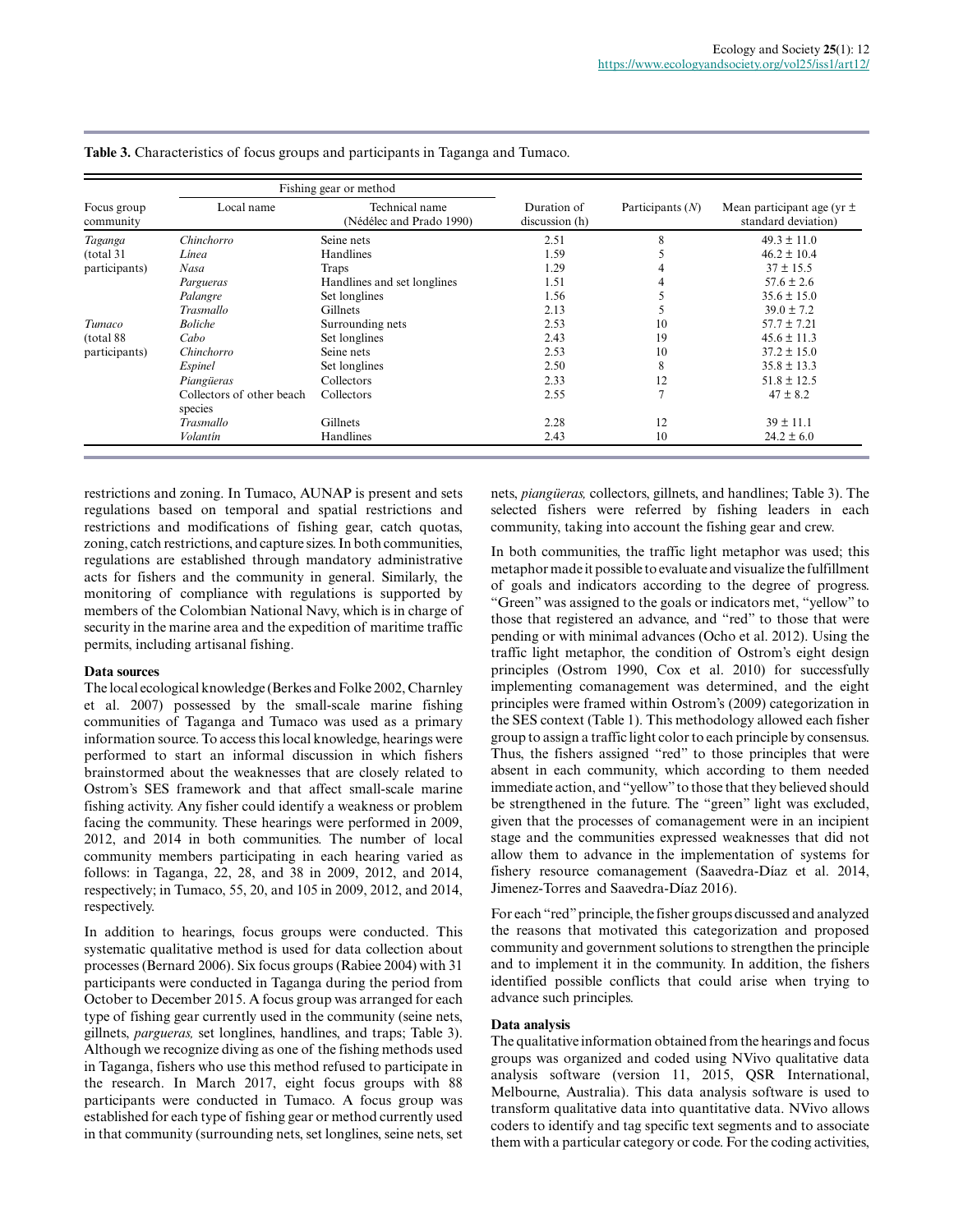content analysis was used; this methodology requires the identification of themes that appear in transcriptions of speech (Hruschka et al. 2004). The coding process was performed by a coder, and three-letter combinations were used to assign each code. The coding process created three major categories, which corresponded to the reasons, solutions, and future conflicts from the analysis of the prioritized principles proposed by the fishers. In this manner, 73 codes were obtained. Here, we focus on those principles that obtained > 60% prioritization in each community.

With a view to presenting a vision of the current status of each of the eight principles in the communities by fishing gear, statistical descriptions were used (percentages). Finally, to build a community vision of the fishers and to explore the relationships between the eight principles and the reasons for prioritization, redundancy analyses (RDAs) were performed for each community. RDA is a method of extracting and summarizing the variance in a set of response variables that can be explained by a set of explanatory variables. RDA is a direct gradient analysis technique that summarizes the linear relationships between the components of response variables that are redundant with (i.e., explained by) a set of explanatory variables. RDA is an alternative to canonical correlation analysis (Buttigieg and Ramette 2014).

# **RESULTS**

We analyzed whether the small-scale marine fishing activities carried out in the communities of Taganga and Tumaco met the suggested conditions for comanagement of common-pool resources proposed by Ostrom (1990; Table 1). In this section, we describe the weaknesses in each community that prevent them from advancing in the comanagement process. We also describe the status of the principles according to the prioritization exercise completed by all the fishers and include an analysis of the reasons for their prioritization. We then present statistical analyses supporting the community vision in each of the communities studied. Finally, we analyze the possible community and government solutions and conflicts to identify opportunities to increase compliance with the principles.

#### **Weaknesses that prevent the communities of Tapanga and Tumaco from advancing in the comanagement process**

In each community, the fishers identified the weaknesses that prevent them from advancing in the comanagement process according to Ostrom's principles (Table 2). Our analysis shows an increase in the number of weaknesses in both communities over a short period of time (5 yr). A significant number of weaknesses is identified by the fishers in Tumaco.

# **Prioritizing the principles of success for the small-scale marine fishing activities in Taganga and Tumaco**

In both fishing communities, the urgent need to establish clear biophysical limits between resource users (P1A), collective choice arrangements (P3), and nested enterprises (P8) was noted. These principles were prioritized ("red" light) in both Taganga and Tumaco by 100% and 87.5% of participants, respectively. In particular, the community of Tumaco also prioritized work for monitoring resources (P4B) and rule enforcement (P4A), graduated sanctions (P5), and the minimal recognition of rights (P7; Table 4).

**Table 4.** Prioritization of the principles for success in Taganga and Tumaco calculated as the percentage of participants who believe that each principle should be prioritized ("red" light). Principles were categorized (symbols) according to Ostrom (2009).

| Principle (Ostrom 1990. Cox et al. 2010)                                                         | Taganga | Tumaco |  |  |
|--------------------------------------------------------------------------------------------------|---------|--------|--|--|
| $P1A$ : Clearly defined user boundaries <sup>T</sup>                                             | 100%    | 100%   |  |  |
| P1B: Clearly defined resource boundaries <sup>*</sup>                                            | $0.0\%$ | 37.5%  |  |  |
| P <sub>2</sub> A: Congruence between rules and local<br>conditions <sup>8</sup>                  | 33.3%   | 25.0%  |  |  |
| P2B: Proportional equivalence between costs                                                      | $0.0\%$ | 12.5%  |  |  |
| (provision rules) and benefits (appropriation<br>$rules)$ <sup>†</sup>                           |         |        |  |  |
| $P3$ : Collective-choice arrangements <sup>T</sup>                                               | 100%    | 87.5%  |  |  |
| P4A: Monitoring of rule enforcement <sup>§</sup>                                                 | $0.0\%$ | 87.5%  |  |  |
| P4B: Monitoring of resources <sup>1</sup>                                                        | $0.0\%$ | 87.5%  |  |  |
| P5: Graduated sanctions <sup>§</sup>                                                             | $0.0\%$ | 75.0%  |  |  |
| $P6$ : Conflict-resolution mechanisms <sup>§</sup>                                               | $0.0\%$ | 37.5%  |  |  |
| P7: Minimal recognition of right to organize <sup>8</sup>                                        | 50.0%   | 75.0%  |  |  |
| P8: Nested enterprises <sup>§</sup>                                                              | 100%    | 87.5%  |  |  |
| <sup>‡</sup> Resource system.<br><sup>§</sup> Institutional system.<br><sup>†</sup> User system. |         |        |  |  |

The reasons for prioritizing the principles are documented based on the local ecological knowledge of the small-scale marine fishers in Taganga and Tumaco. In Table 5, we list the reasons for prioritizing the principles considered "red" by both communities (P1A, P3, and P8), particularly Tumaco (P4A, P4B, P5, and P7). Additionally, the percentage for each of the reasons prioritized by each community is included, together with the codes assigned to each reason used in the statistical analysis (RDA). Although the reasons for prioritizing each principle are community-specific, some are highlighted by both communities, including the lack of communication between government bodies and the community, the restricted engagement of fishers in decision-making processes, the inefficiency and corruption of the sector institutions, violations of fishers' rights, and ineffective monitoring of resources and compliance with laws and regulations.

# **Community vision of small-scale marine fishing activities in Taganga and Tumaco**

To explore the relationships between the principles, fishing gear, and reasons for prioritization and to build a community vision on the status of the principles, RDAs were carried out for each community. Although the methodological design proposed one analysis per type of fishing gear, when the gear is excluded from the analyses, a greater percentage of total variance is explained in each analysis. This difference indicates that there is a community vision of the status of the principles in each of the communities under study, regardless of the fishing gear used by the participants.

The RDA of Taganga establishes relationships between the principles prioritized ("red" light) and the reasons for prioritization (*P* < 0.0001, from 500 permutations). The first three factors account for 97.4% of the total variance (Table 6). The xaxis (F1) represents 44.8% of the variance, showing a gradient between the principles: P1A, clearly defined user boundaries (negative scores); and P8, nested enterprises (positive scores). The y-axis (F2) accounts for 35.8% of the variance, showing a gradient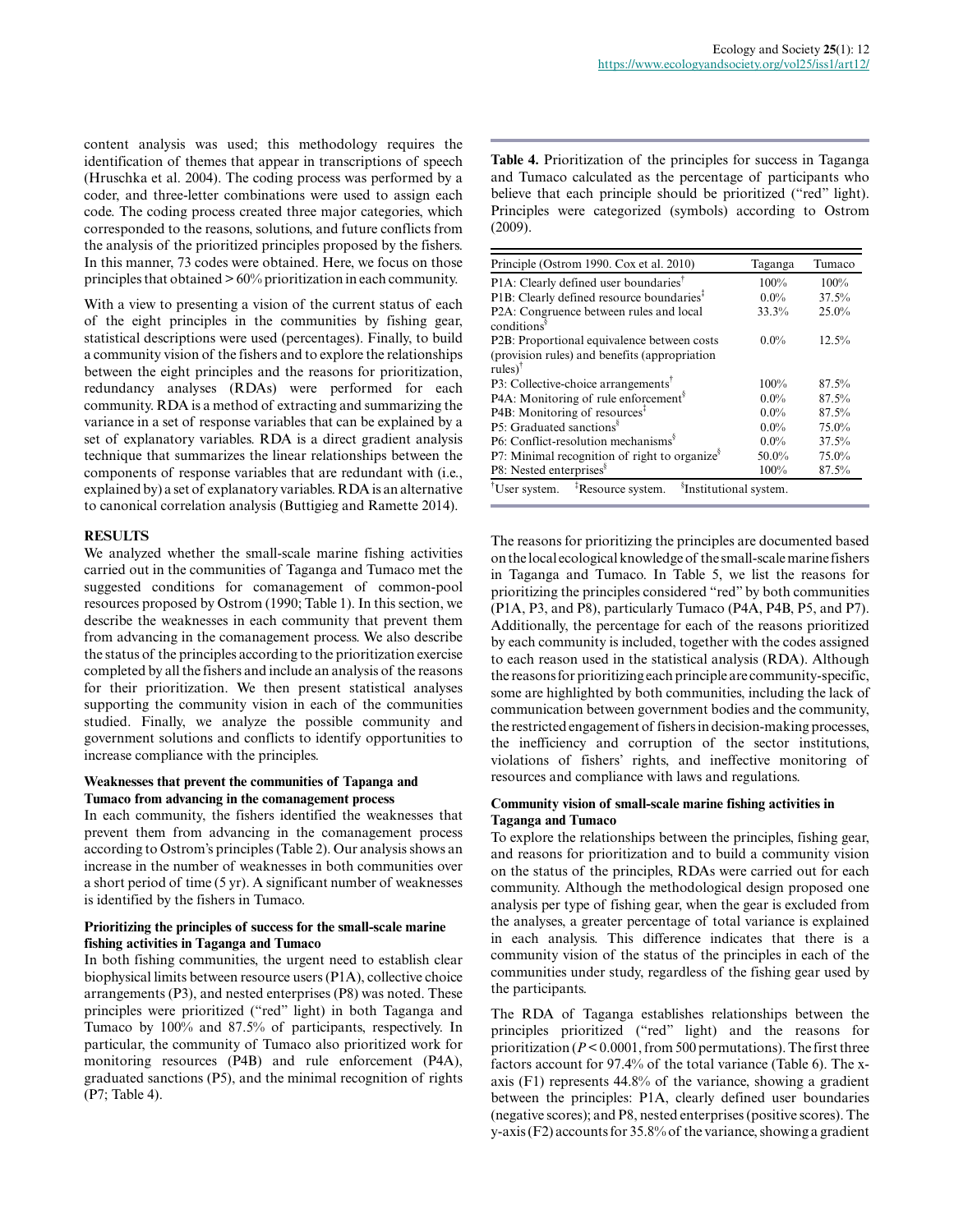Prioritized principle Code<sup>†</sup> Reason for prioritization npn Fishing ban in Tayrona National Natural Park (75.0%<sup>†</sup>) ncg Lack of communication between fishers and the government  $(12.5\%)^{\dagger}$ ncp No fisher census  $(12.5\%^{1})$   $(46.6\%^{8})$ dpv Violation of fisher rights (53.3%§ ) P1A: Clearly defined user boundaries npa Lack of fisher engagement in decision-making processes  $(62.5\%$ <sup> $\frac{1}{6})$ </sup>  $(46.6\%$ <sup>§</sup> gss Unsocialized government decisions  $(25.0\%^{*})$ npa Lack of participation of other stakeholders  $(12.5\%^{*})$ ncg Lack of communication between fishers and the government  $(20.0\%)^{\S}$ npa Lack of participation of other stakeholders in the fisheries sector  $(20.0\%)^{\S}$ dpv Violation of fisher rights  $(6.6\%)^{\S}$ ilp Local institutions are not involved in the fisheries sector  $(6.6\%)^{\S}$ P3: Collective-choice arrangements nmr Lack of monitoring of compliance with rules  $(60.0\%)^{\S}$ pdn Fisher does not know the regulations  $(20.0\%)^{\S}$ cor Lack of operability and/or presence of corruption of the sector institutions  $(20.0\%)$ P4A: Monitoring of rule enforcement P4B Monitoring the resources nmr Lack of fishery resources monitoring  $(100\%)$ sin Ineffective or nonexistent sanctions  $(77.7\%)^{\S}$ cor: lack of operability and/or corruption of the sector institutions  $(22.2\%)^{\S}$ cor Lack of operability and/or presence of corruption of the sector institutions (22.2%<sup>§</sup>) P5: Graduated sanctions ilp Local institutions are not involved in the fisheries sector  $(33.3\%^{1})$ dpv Violation of fisher rights  $(33.3\%^{1/3})(30.0^{\circ})$ anr Stakeholders in the fisheries sector with no representation  $(33.3\%^{\ddagger})$   $(40.0\%^{\circ})$ cor Lack of operability and/or presence of corruption of the sector institutions  $(30.0\%)^{\S}$ P7: Minimal recognition of right to organize ntc Lack of community work  $(66.6\%^{\frac{1}{6}})(72.7\%^{\frac{8}{3}})$ nag Lack of support for the fishers and the community  $(33.3\%^{*})$   $(27.2\%^{*})$ P8: Nested enterprises <sup>†</sup>Code used in the redundancy.  $\vec{C}$  <sup>‡</sup>Community of Taganga.  $\vec{C}$  <sup>§</sup>Community of Tumaco.

**Table 5.** Fishers' reasons for prioritizing Ostrom's design principles (Ostrom 1990, Cox et al. 2010) in two small-scale marine fishing communities in Colombia.

between the reasons: the lack of fisher participation (npp; negative scores) and the fishing ban in Tayrona National Natural Park (npn; positive scores).

**Table 6.** Redundancy analysis results for the reasons for prioritizing the principles of success in Taganga.

| Parameter                  | F1     | F2     | F3     |
|----------------------------|--------|--------|--------|
| Eigenvalue                 | 0.243  | 0.194  | 0.091  |
| Constrained inertia $(\%)$ | 44.776 | 35.803 | 16.785 |
| Cumulative $\%$            | 44.776 | 80.579 | 97.363 |
| Total inertia              | 27.026 | 21.610 | 10.131 |

The RDA plot of the reasons represented by the first two axes (Fig. 2) shows that from a community perspective, the principles that should be immediately strengthened are P1A (clearly defined user boundaries), P8 (nested enterprises), and P3 (collective choice arrangements). These principles are prioritized for all fishing gear types or methods.

The RDA for Tumaco (Fig. 3) establishes the relationships between the principles that have been prioritized ("red" light) and the reasons for their prioritization ( $P < 0.0001$ , from 500) permutations). The first three factors account for 55.0% of the total variance (Table 7). The x-axis (F1) represents 21.30% of the variance, showing a gradient between the principles from P1A, clearly defined user boundaries (positive scores), to P8, nested enterprises (negative scores). The y-axis (F2) accounts for 18.5% of the variance, showing a gradient between the lack of monitoring of fishery resources (nmr; negative scores) and the lack of fisher participation (npp; positive scores).

**Fig. 2.** Redundancy analysis biplot of the reasons for prioritizing each of the design principles, obtained through focus groups in Taganga. The x-axis (F1) accounts for 44.8% of the variance, and the y-axis (F2) accounts for 35.8%. See Tables 1 and 5 for definitions.



# **DISCUSSION**

Fishery exploitation is considered the primary human disturbance in coastal ecosystems, and its open-access condition has contributed to the collapse of fish stocks (Pomeroy and Rivera-Guieb 2006, Jackson et al. 2001). Marine fishing is a complex and dynamic activity (Berkes et al. 2001) involving various actors. Each actor has an individual interest; thus, it becomes necessary to implement a governance system capable of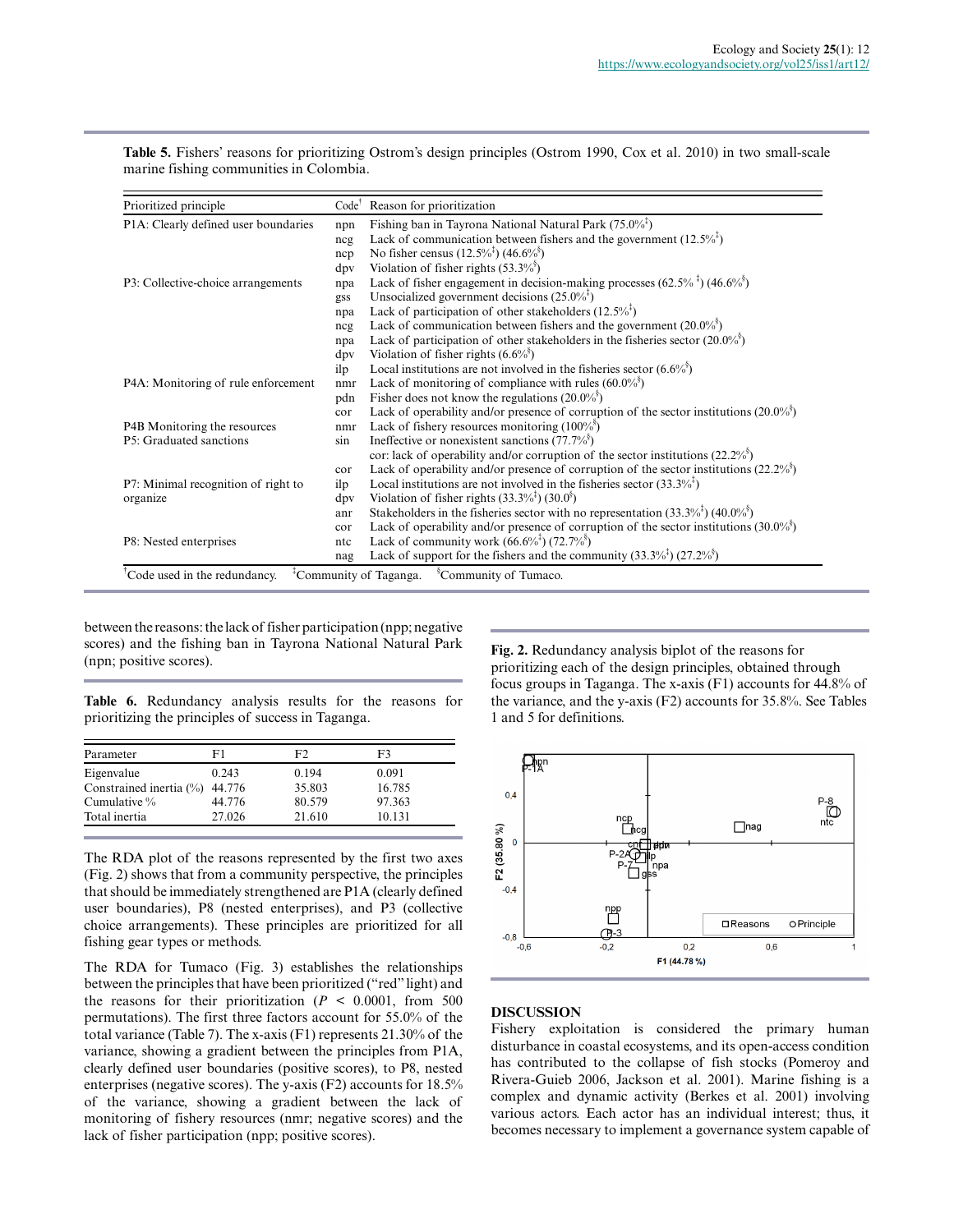bringing together all interested parties (Bavinck et al. 2005). From this perspective, community-based conservation is a viable option for fishery resource management in the Anthropocene (Gutiérrez et al. 2011, Ban et al. 2017, Redmore et al. 2018).

**Table 7.** Redundancy analysis results for the reasons for prioritizing the principles of success in Tumaco.

| Parameter               | F1     | F2     | F3     |
|-------------------------|--------|--------|--------|
| Eigenvalue              | 0.099  | 0.086  | 0.070  |
| Constrained inertia (%) | 21.332 | 18.455 | 15.197 |
| Cumulative $\%$         | 21.332 | 39.787 | 54.984 |
| Total inertia           | 10.829 | 9.369  | 7.715  |

**Fig. 3.** Redundancy analysis biplot of the reasons for prioritizing each of the design principles, obtained through focus groups in Tumaco. The x-axis (F1) accounts for 22.0% of the variance, and the y-axis (F2) accounts for 17.1%. See Tables 1 and 5 for definitions.



In Colombia, fishing has been managed from a centralist approach, and thus, key actors such as fishers are left out of the administration and decision-making processes (Cuello and Duarte 2010, García 2010, OECD 2016). Our study, conducted from the perspective of local fishers, shows that assessing the principles of success from this perspective may guide the transition from a top-down management model to a comanagement-based model in Colombia, as documented by Trimble and Berkes (2015) for another Latin American country. Previous studies conducted with different actors in the Colombian fisheries sector have noted that  $> 50.0\%$  of such actors believe that a bottom-up management scheme is possible in the future and that joint work between communities and the fisheries administration is required (Saavedra-Díaz et al. 2015*a,* 2016).

The descriptive analyses (Tables 2 and 4) and RDAs (Figs. 2 and 3) are congruent and allowed a community analysis to be performed when the RDAs did not show significant differences among the different fishing gear types or methods. A significant percentage of fishers in this research believe that principles P1A (Taganga: 100%; Tumaco: 87.5%), P3 (Taganga: 100%; Tumaco: 87.5%), and P8 (Taganga: 100%; Tumaco: 87.5%) are critically important. Therefore, there is a critical situation with respect to principle P1A (clearly defined user boundaries) in both communities because of the multiple uses assigned to a single fishing ground (protected area, small-scale fishing, aquaculture, port activities, tourism, and diving), including illegal activities such as drug trafficking and the presence of foreign users and opportunists (Saavedra-Díaz 2012), and the lack of set institutional hierarchal levels for such arrangements. In line with our results, other studies carried out on fishery resources have also categorized clearly defined user boundaries as absent (Pinkerton and Weinstein 1995, Ernst et al. 2013, Fleischman et al. 2014, Trimble and Berkes 2015). To advance this principle, a community territory must first be defined based on political jurisdiction, and then the communities that share this territory for fishing grounds must be identified through political intervention (Saavedra-Díaz 2012, Trimble and Berkes 2015). Additionally, real resource users should be identified (legitimate fishers), and control on foreign users and opportunists should be imposed (Berkes 2015, Saavedra-Díaz et al. 2016). Considering that unclear territorial boundaries affect both governance and compliance with other principles (Fleischman et al. 2014), the open-access condition of fisheries only serves to worsen such blurred boundaries, fostering resource overexploitation and exacerbating the tragedy of the commons that surrounds these types of resources in developing countries (Ostrom and Hess 2000, Kosamu 2015, Baggio et al. 2016, Bresnihan 2019).

The basis for prioritizing P3 is the lack of collective choice arrangements, the weak organizational capacity of the community, and the lack of community work. In addition, although fisher organizations exist in Taganga and Tumaco, fishing issues are rarely addressed in meetings. Thus, fishers do not attend or are altogether excluded from such meetings (Fleischman et al. 2014, Trimble et al. 2014, Trimble and Berkes 2015). In light of these circumstances, in these communities, the design and implementation of participatory methodologies that respond not only to group or community approaches but also to individual approaches (Berkes 2009, Saavedra-Díaz 2012) are necessary. Moreover, it is essential to encourage the participation of legitimate fishers in the decision-making process (Saavedra-Díaz et al. 2016); users should at least be consulted about the establishment of policies and institutional changes even if they were not previously considered during the decision-making stage (Fleischman et al. 2014).

The absence of empowered community organizations, the lack of community work, and the establishment of institutional hierarchal levels for enforcing regulations and agreements, supervision, implementation, conflict resolution, and governance, according to that which is established by P8 (nested enterprises; Cox et al. 2010, Trimble and Berkes 2015, Baggio et al. 2016), substantiate this prioritization. Given the multiple uses of the fishing areas in both communities, this principle may be essential for establishing biophysical limits between resource users (P1A) and resource limits (P1B; Cox et al. 2010, Fleischman et al. 2014) Therefore, delegation of authority to the communities and the creation of committees at all levels where fishers can come together, such as in communities and local, regional, and national institutions, are essential. In this way, a network can be established for maintaining effective communication (Saavedra-Díaz 2012), fostering an equitable distribution of authority (Berkes 2009), and designing systems that decentralize power, such as polycentric systems (Carlsson 2000, Fleischman et al. 2014), horizontal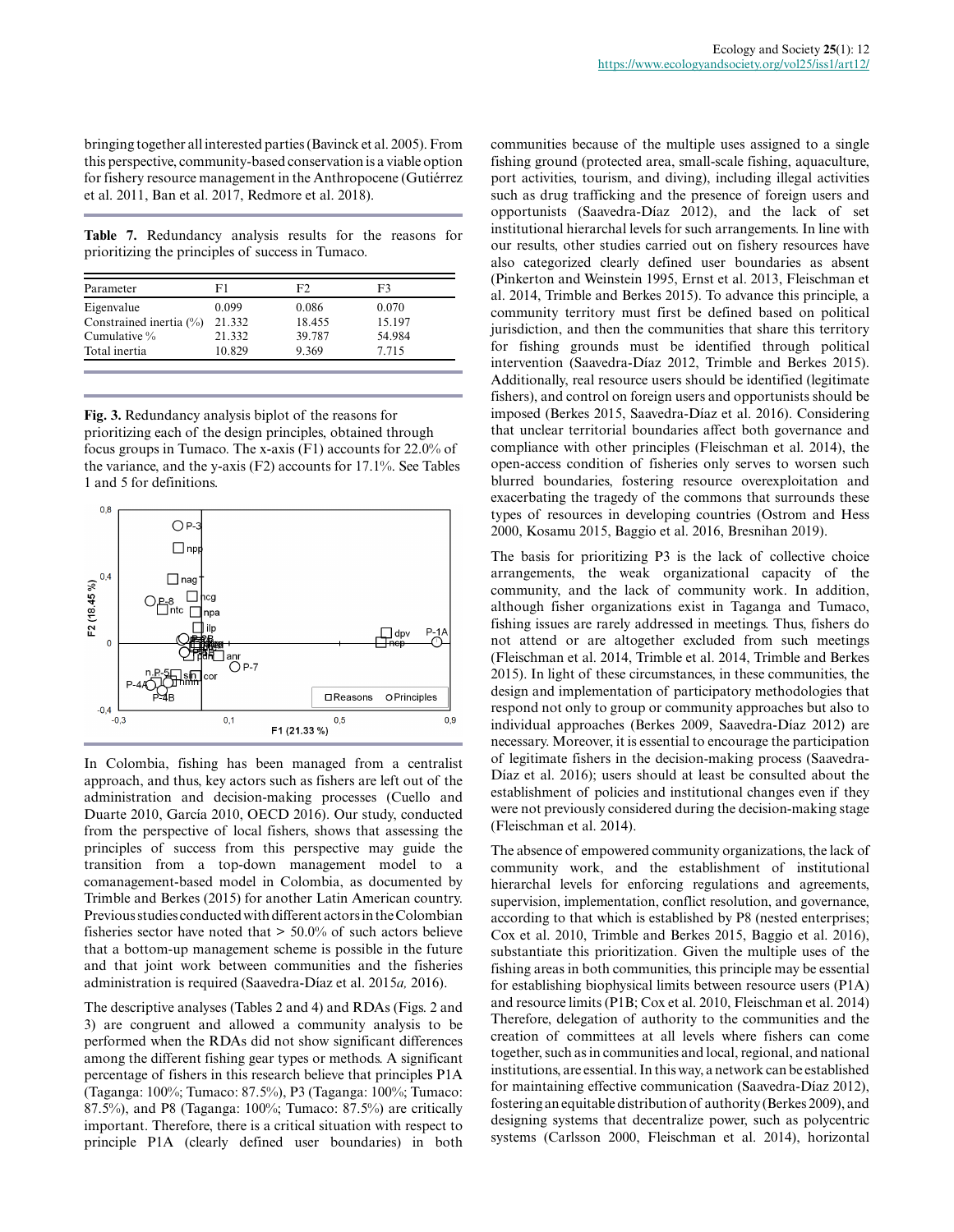| Principle                                  | Conflicts                                                                                                                                                                                                                                                                                                                                        | Solutions                                                                                                                                                                                                                                                                                                                                                                                                                                                                                                                                                                                                                                                                                                                                                                                                                                                                                                         |
|--------------------------------------------|--------------------------------------------------------------------------------------------------------------------------------------------------------------------------------------------------------------------------------------------------------------------------------------------------------------------------------------------------|-------------------------------------------------------------------------------------------------------------------------------------------------------------------------------------------------------------------------------------------------------------------------------------------------------------------------------------------------------------------------------------------------------------------------------------------------------------------------------------------------------------------------------------------------------------------------------------------------------------------------------------------------------------------------------------------------------------------------------------------------------------------------------------------------------------------------------------------------------------------------------------------------------------------|
| P1A: Clearly<br>defined user<br>boundaries | None $(87.7\%^*)$<br>Disagreement between fishers and the fishing administration<br>$(25.0\%^{\dagger})$ $(14.2\%^{\dagger})$<br>Lack of communication between government and the<br>community $(25.0\%)$<br>Lack of fisher engagement $(12.5\%^{\dagger})$<br>Unemployment $(12.5\%^\dagger)$<br>Proliferation of illegal activities $(12.5\%)$ | Community<br>Dialogue among the different community actors $(50.0\%^\dagger)(14.3\%^\dagger)$<br>Fisher shares his or her knowledge with the fishing administration $(28.5\%)$<br>Creation of community organizations $(25.0\%)$<br>Promote the interest of local institutions in the fisheries sector $(14.3\%)^3$<br>Community participation $(12.5\%^{\dagger})$ $(28.5\%^{\dagger})$<br>Community work $(12.5\%^{\dagger})$<br>Does not know/Does not answer $(14.3\%)$<br>Government<br>Fishing census $(10.0\%^\dagger)(63.62\%^\dagger)$<br>Subsidies or compensations for fishers $(30.0\%^\dagger)$ $(9.0\%^\dagger)$<br>Administrative decisions on fisheries management $(20.0\%)$<br>Involving fisher opinions $(20.0\%^\dagger)(9.0\%^\dagger)$<br>Government support for the fisher and the community $(10.0\%^{\dagger})$ $(18.2\%^{\dagger})$<br>Government as a mediator in conflicts $(10.0\%)$ |
| P3: Collective-<br>choice<br>arrangements  | None $(25.0\%^\dagger)(71.4\%^\dagger)$<br>Lack of fisher engagement $(37.5\%)$<br>Disagreement between fishers and the fishing administration<br>$(28.5\%^+)$<br>Disagreement between fishers $(25.0\%)$<br>Mistrust toward government agencies (12.5% <sup>†</sup> )                                                                           | Community<br>Community work $(40.0\%^{3})$<br>Community participation $(30.0\%)$<br>Dialogue between different community actors $(20.0\%)$ $(10.0\%)$<br>Promoting the interest of local institutions in the fisheries sector $(20.0\%)$<br>Dialogue between government bodies $(20.0\%)$<br>Fisher shares his or her knowledge with the fishing administration $(10.0\%')$<br>Creation of community organizations $(10.0\%)$<br>Socializing decisions and fishing community agreements $(10.0\%)$<br>Government<br>Involving all fisheries sector stakeholders in the decision-making process<br>$(40.0\%^{\dagger})$ $(83.3\%^{\dagger})$<br>Socializing all government decisions $(40.0\%^\dagger)$<br>Establishing dialogue with the community $(10.0\%^{\dagger})$ $(16.6\%^{\dagger})$<br>Government support for the fisher and the community $(10.0\%)$                                                    |
| rule enforcement                           | P4A: Monitoring of Disagreement between fishers and the fishing administration<br>$(42.8\%^{\ast})$<br>None $(28.5\%^*)$<br>Violation of regulations $(14.2\%)$                                                                                                                                                                                  | Community<br>Community participation $(50.0\%^{\ddagger})$<br>Monitoring compliance with regulations $(25.0\%)$<br>Promoting the interest of local institutions in the fisheries sector $(25.0\%)$<br>Government<br>Monitoring compliance with regulations $(50.0\%)$<br>Fighting corruption $(25.0\%)$<br>Government support for the fisher and the community $(12.5\%)$<br>Subsidies or compensation for fishers $(12.5\%)$                                                                                                                                                                                                                                                                                                                                                                                                                                                                                     |
| P4B: Monitoring of<br>resources            | Disagreement between fishers and the fishing administration<br>$(71.4\%^{\dagger})$<br>None $(28.5\%^{\ddagger})$ $(25.0\%^{\ast})$<br>Does not know/Does not answer $(14.3\%)$                                                                                                                                                                  | Community<br>Monitoring the resources $(50.0\%^3)$<br>Community participation $(50.0\%)$<br>Government<br>Monitoring the resources $(38.4\%^{\ddagger})$<br>Training fishers $(30.7\%)$<br>Socializing all government decisions $(15.4\%)$<br>Subsidies or compensation for fishers $(7.7\%)^*$<br>Establishing dialogue with the community $(7.7\%)$                                                                                                                                                                                                                                                                                                                                                                                                                                                                                                                                                             |
| P8: Nested<br>enterprises                  | None $(50.0\%^\dagger)(33.3\%^\dagger)$<br>Corruption $(33.3\%^3)$<br>Disagreement among fishers $(33.3\%^{\ddagger})$<br>Disagreement between fishers and the fishing administration<br>$(16.6\%^{\dagger})$<br>Lack of fisher engagement $(16.6\%^{\dagger})$                                                                                  | Community<br>Community work $(42.8\%^{\dagger})$ $(42.8\%^{\dagger})$<br>Dialogue between different community actors <sup>†</sup><br>Dialogue among government bodies $(28.5\%^{\dagger})$ $(14.3\%^{\dagger})$<br>Community participation $(14.3\%^{T})$<br>Fisher shares his or her knowledge with the fishing administration $(14.3\%^{\dagger})$<br>Promoting the interest of local institutions in the fisheries sector $(14.3\%')$<br>Creation of community organizations $(14.2\%)$<br>None $(12.5\%^{\dagger})$<br>Government<br>Government support for the fisher and the community $(14.2\%^{\dagger})$ $(50.0\%^{\dagger})$<br>Dialogue with the communities $(42.8\%^{\dagger})$ $(12.5\%^{\dagger})$<br>Engaging fisher opinions $(25.0\%)$<br>Agreement between fisheries sector institutions $(14.2\%)$<br>Fishing census $(12.5\%^+)$<br>Does not know/Does not answer $(28.5\%^{\dagger})$       |

**Table 8.** Conflicts and solutions to advance the principles identified as priorities by the small-scale marine fishers of two communities in Colombia.

† Community of Taganga. ‡ Community of Tumaco.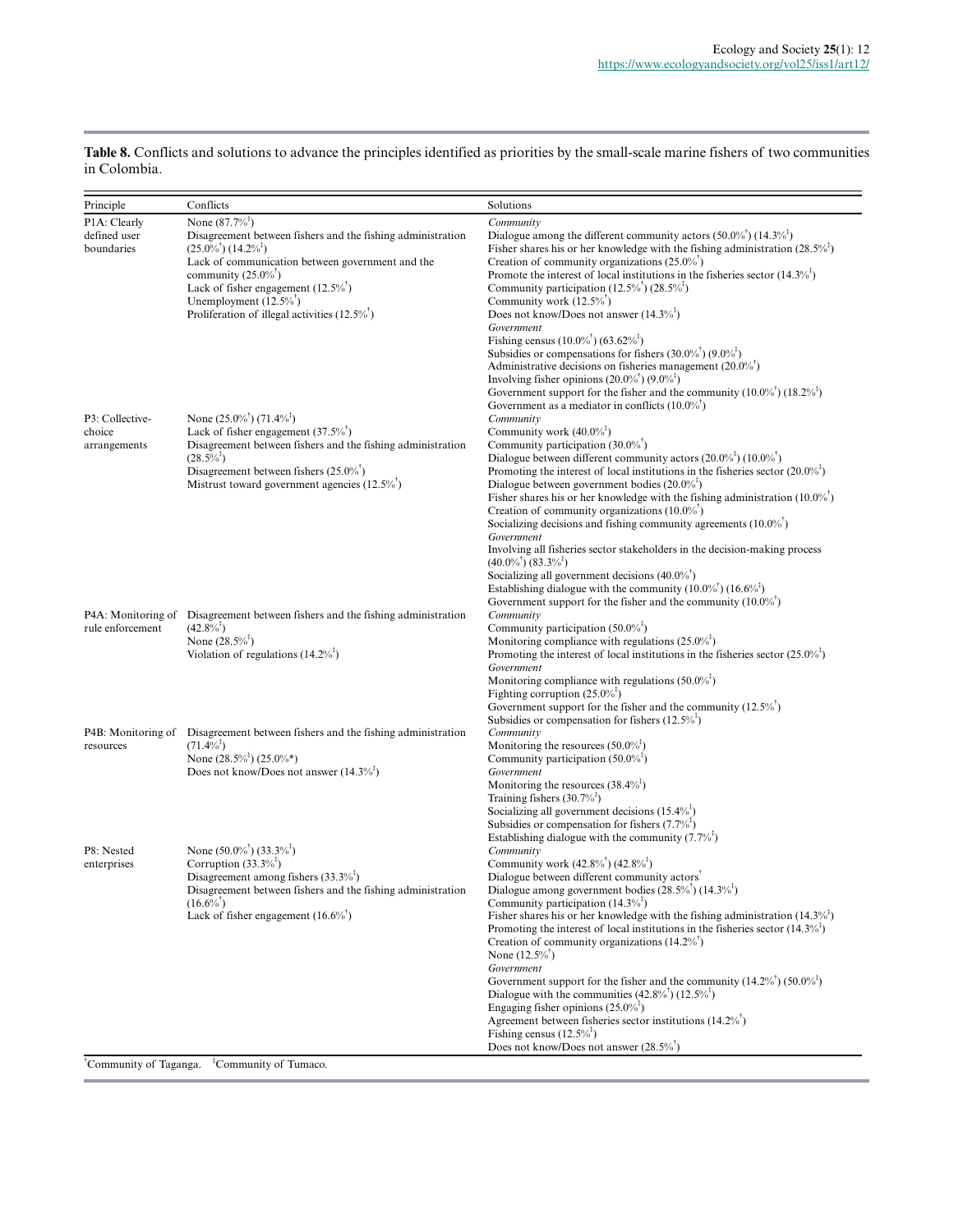interactions (Fleischman et al. 2014), and policy networks (Carlsson 2000, McGinnis 2000).

With priorities > 80.0%, Tumaco, in particular, prioritizes principles P4A (monitoring rule enforcement, 87.5%) and P4B (monitoring resources, 87.5%). With similar significant percentages, Tumaco also prioritizes principles P5 (graduated sanctions, 75.0%) and P7 (minimal recognition of right to organize, 75.0%). These prioritizations are significant because they result from lacking or having insufficient monitoring processes carried out by the government or by fishers who fail to report violations of formal regulations or the use of inappropriate fishing gear. The fishers in Taganga do not prioritize these principles because they said that government bodies (e.g., Dirección General Marítima [General Maritime Directorate], AUNAP, and PNN) work in monitoring rule enforcement and resources, achieving results due to proximity to the capital city, whose economy depends on tourism and port activities (Aguilera Díaz and Alvis Arrieta 2000, Viloria-de-la-Hoz 2015).

However, the aforementioned situation in Taganga does not ensure full compliance with these principles. To strengthen and advance principles P4A, P4B, and P5, fishers and leaders recommend regulating the fisheries sector (Saavedra-Díaz et al. 2016), improving the fishing authority infrastructure, and coordinating national and local fishery policies. These efforts will encourage collaborative monitoring of compliance with regulations and of resources under governmental supervision (Fleischman et al. 2014, Berkes 2015, Saavedra-Díaz et al. 2016) and will help to avoid bribes and favor enforcement (Trimble and Berkes 2015, Saavedra-Díaz et al. 2016), thereby promoting the involvement of civil society and the international community interested in natural resource protection (Fleischman et al. 2014), and to encourage participatory research in which fishers and researchers work side by side (Saavedra-Díaz et al. 2016). The weaknesses identified in 2009, 2012, and 2014 (Table 2) coincide with the reasons expressed by the fishers in both communities when they prioritized the principles in 2017 (Table 4) and with the approaches made by other authors.

We acknowledge differences between both case studies, notably, the number of principles prioritized by a significant proportion of fishers in the community of Taganga is lower than that prioritized by fishers in Tumaco. However, this should not be understood as better preparation in the community of Taganga for the implementation of a system for fishery resource comanagement because previous studies of these communities reflect that, in general terms, Pacific communities are more aware of the need for regulations (Saavedra-Díaz et al. 2016). Furthermore, Tumaco, in particular, has made significant progress toward the comanagement of its resources through lobbying processes and the empowerment of marine fishers (Beardon 2008, Saavedra-Díaz et al. 2014, Jiménez-Torres 2016).

Understanding the common framework that describes and explains an SES also fosters an understanding of the processes that lead to resource improvement or deterioration (Ostrom 2009). The common framework for an SES connects and feeds back to the existing mutual relationships in the complex social system composed of the institutional system and the user system and to the ecological system composed of the resource system and resource units (Ostrom 2009, McGinnis and Ostrom 2014). This connection illustrates the link between the principles framed in each of these systems (Table 4), thus demonstrating the importance and need for complying with the principles to enable the successful implementation of comanagement in small-scale fisheries. However, the design principles of Ostrom (1990) can be wrongly interpreted as universal keys to success, or as a signal of disaster if absent, if the social and ecological contexts are not taken into account (Aswani et al. 2017).

When advancing the implementation of a participatory management strategy such as comanagement, the emergence of conflicts between the actors involved seems unavoidable. However, these conflicts may be regarded as a triggering factor or opportunity to move forward in the process (Pomeroy and Berkes 1997, Plummer and FitzGibbon 2004, Trimble and Berkes 2015) or as a challenge posed to such a process (Napier et al. 2005, Pomeroy 2007, Armitage et al. 2009). The cross-cutting conflicts identified by our study (conflicts of interest, lack of community work, and participation) are considered determinants of the failure of adaptive comanagement processes (Plummer et al. 2012, Trimble and Berkes 2015).

However, simply identifying the conflicts that arise in a comanagement process is insufficient; it is necessary to envision the steps to follow to advance the process effectively (Saavedra-Díaz et al. 2016). Therefore, we identify the conflicts that hinder the enforcement of the principles of success in these communities. Furthermore, from a local perspective, our research brings together the mechanisms (solutions) that make it possible to move forward and to face the conflicts that hinder compliance with the principles of success prioritized by each community (Table 8).

# **CONCLUSIONS**

Ostrom's design principles (Ostrom 1990, Cox et al. 2010) have contributed to identifying and analyzing the weaknesses, reasons, solutions, and conflicts involved in the attempt to implement a comanagement strategy in the small-scale marine fishing activities of Taganga and Tumaco. In addition, such principles provide a prescriptive approach for implementing policies related to the intention to transition toward comanagement. At this critical juncture in the history of Colombia, with the post-peace agreement with the Fuerzas Armadas Revolucionarias de Colombia (FARC; Revolutionary Armed Forces of Colombia), and recognizing that other violent actors remain in the territory and have come to fill the power vacuum left by FARC, actions are urgently needed to strengthen these principles in rural communities to empower fishers and to allow them to respond adequately to the challenges posed both presently and in the future.

Although our analysis of the design principles of Ostrom's SES framework is a mere snapshot that needs to be replicated over time to include external factors (Trimble and Berkes 2015), our study provides evidence that the case study communities are not yet prepared to implement a management strategy such as comanagement. Despite this shortcoming, local actors show a willingness to move forward to overcome the barriers that prevent them from making progress, and these barriers are directly related to resource users and the government system. These results indicate a need to create institutional arrangements between interested parties at multiple levels and to reflect the importance of governance and how the lack thereof has contributed to the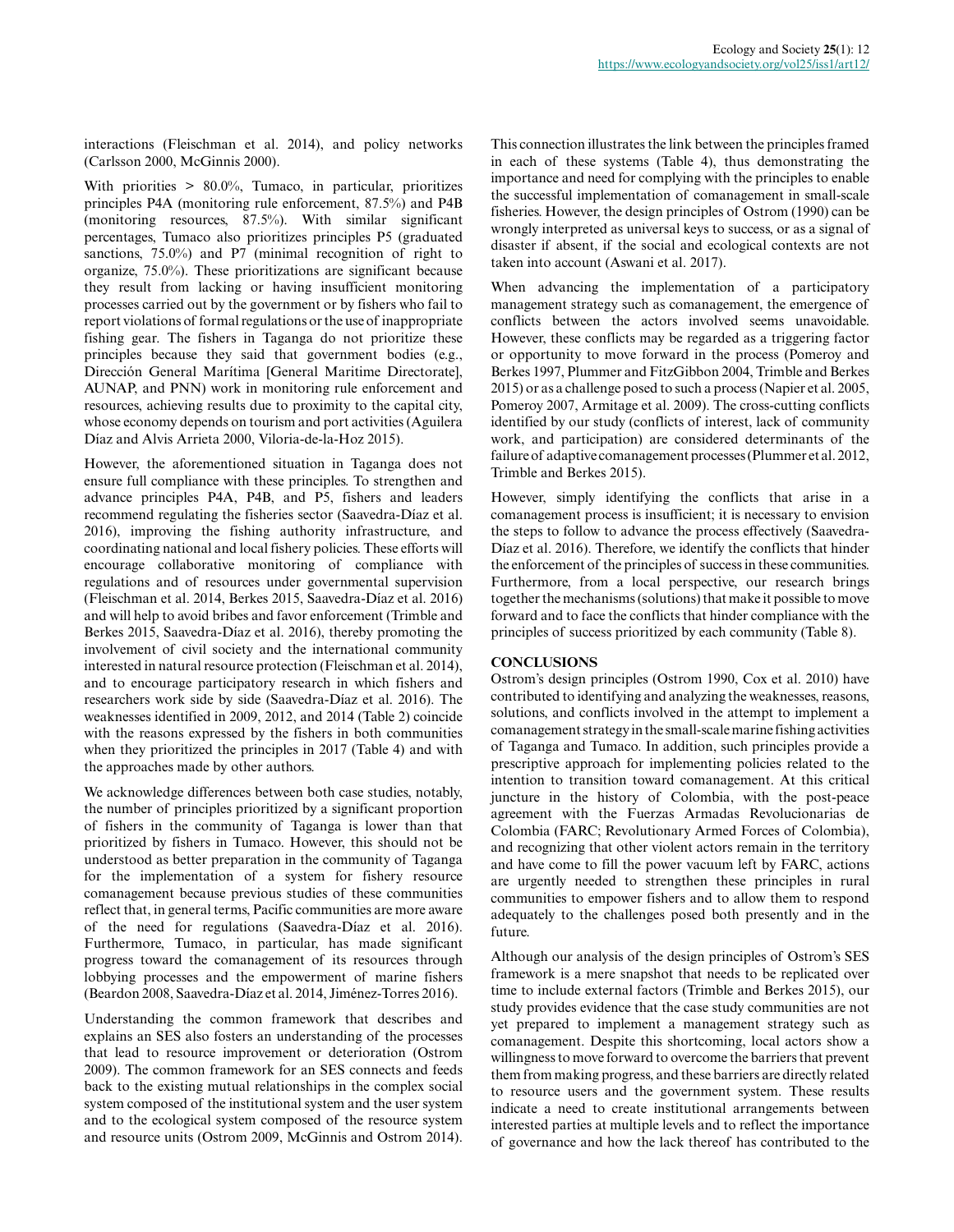overexploitation and poor state of small-scale marine fishing both worldwide (Coastal Resources Center 2006) and in Colombia (Saavedra-Díaz et al. 2015*a,* 2016). In addition, our study shows the usefulness of Ostrom's SES framework for evaluating the possibility of establishing comanagement in the SES of smallscale marine fisheries and as a tool for building robust governance structures for the participatory management of small-scale marine fisheries in the Anthropocene.

At this moment, this research is pertinent in both case study communities because the fishers in the "*En busca de herramientas de manejo pesquero participativo en Colombia*" ("In search of participatory fishing management tools in Colombia;" Unimagdalena-AUNAP 2014-2015) framework research project have proposed tools for comanaging fishery resources. Therefore, for both fishers and AUNAP, the assessment of the principles of Ostrom's SES framework presented here reveals that this framework is an instrument for implementing such tools because it shows the urgent need to work on aspects that are key for managing common-pool resources.

*Responses to this article can be read online at:* [http://www.ecologyandsociety.org/issues/responses.](http://www.ecologyandsociety.org/issues/responses.php/11299) [php/11299](http://www.ecologyandsociety.org/issues/responses.php/11299)

#### **Acknowledgments:**

*This research was possible because of the participation and collaboration with Colombian marine fishers and local leaders from the communities of Taganga and Tumaco, with special thanks to the fishing leaders Luis Matos, Juan Asís Tejeda, Evert Ledesma, and Maria de Los Santos Valencia. We are thankful to Gloria De León, Jaime Gonzalez, Jesús Jiménez, and María De Los Ángeles González for their help with the fieldwork. This study was partially supported by the Departamento Administrativo de Ciencia, Tecnología e Innovación (COLCIENCIAS) [Administrative Department of Science, Technology and Innovation] under the program "Convocatoria para la formación de capital humano de alto nivel para el departamento del Magdalena-2014 (convocatoria 672 Cap. 1, Jóvenes Investigadores) [Call for the formation of highlevel human capital for the department of Magdalena-2014 (Call 672 Chapter 1, Young Researchers)]", the Office of the Vice Rector for Research at the University of Magdalena, and the Fundación Para la Investigación, Conservación y Desarrollo Sostenible de los Socio-Ecosistemas.*

#### **LITERATURE CITED**

Agüero, M., and M. Claverí. 2007. Capacidad de pesca y manejo pesquero en América Latina: una síntesis de estudios de casos. Pages 61-72 *in* M. Agüero, editor. *Capacidad de pesca y manejo pesquero en América Latina y el Caribe.* FAO Documento Técnico de Pesca 461. Food and Agriculture Organization, Rome, Italy. [online] URL: <http://www.fao.org/3/a0236s/a0236s00.htm>

Aguilera Díaz, M. M., and J. L. Alvis Arrieta. 2000. *Perfil socioeconómico de Barraquilla, Cartagena y Santa Marta (1990– 2000).* Banco de la República, Bogotá, Colombia. [online] URL: [https://www.banrep.gov.co/es/perfil-socioeconomico-barranquilla](https://www.banrep.gov.co/es/perfil-socioeconomico-barranquilla-cartagena-y-santa-marta-1990-2000)[cartagena-y-santa-marta-1990-2000](https://www.banrep.gov.co/es/perfil-socioeconomico-barranquilla-cartagena-y-santa-marta-1990-2000) 

Anderson, L. G., and J. C. Seijo. 2010. *Bioeconomics of fisheries management.* Wiley, New York, New York, USA.

Armitage, D., F. Berkes, and N. Doubleday. 2007. *Adaptive comanagement: collaboration, learning, and multi-level governance.* UBC Press, Vancouver, Canada.

Armitage, D. R., R. Plummer, F. Berkes, R. I. Arthur, A. T. Charles, I. J. Davidson-Hunt, A. P. Diduck, N. C. Doubleday, D. S. Johnson, M. Marschke, P. McConney, E. W. Pinkerton, and E. K. Wollenberg. 2009. Adaptive co-management for socialecological complexity. *Frontiers in Ecology and the Environment* 7(2):95-102. <https://doi.org/10.1890/070089>

Aswani, S., X. Basurto, S. Ferse, M. Glaser, L. Campbell, J. E. Cinner, T. Dalton, L. D. Jenkins, M. L. Miller, R. Pollnac, I. Vaccaro, and P. Christie. 2018. Marine resource management and conservation in the Anthropocene. *Environmental Conservation* 45(2):192-202. <https://doi.org/10.1017/S0376892917000431>

Autoridad de los Recursos Acuáticos de Panamá. 2016. *Anteproyecto de ley que regula la pesca, la acuicultura y las actividades conexas en la República de Panamá y se dictan otras disposiciones.* Autoridad de los Recursos Acuáticos de Panamá, Panama City, Panama. [online] URL: [https://arap.gob.pa/wp](https://arap.gob.pa/wp-content/uploads/2017/08/Borrador-final-Ley-de-Pesca-Discusio%CC%81n.pdf)[content/uploads/2017/08/Borrador-final-Ley-de-Pesca-Discusio%](https://arap.gob.pa/wp-content/uploads/2017/08/Borrador-final-Ley-de-Pesca-Discusio%CC%81n.pdf) [CC%81n.pdf](https://arap.gob.pa/wp-content/uploads/2017/08/Borrador-final-Ley-de-Pesca-Discusio%CC%81n.pdf)

Baggio, J. A., A. J. Barnett, I. Perez-Ibarra, U. Brady, E. Ratajczyk, E., N. Rollins, C. Rubiños, H. C. Shin, D. J. Yu, R. Aggarwal, J. M. Anderies, and M. A. Janssen. 2016. Explaining success and failure in the commons: the configural nature of Ostrom's institutional design principles. *International Journal of the Commons* 10(2):417-439. <http://doi.org/10.18352/ijc.634>

Ban, N. C., C. Whitney, T. E. Davies, E. Buscher, D. Lancaster, L. Eckert, C. Rhodes, and A. L. Jacob. 2017. Conservation actions at global and local scales in marine social-ecological systems: status, gaps, and ways forward. Pages 143-168 *in* P. S. Levin and M. R. Poe, editors. *Conservation for the Anthropocene ocean.* Academic Press, Cambridge, Massachusetts, USA. [https://doi.](https://doi.org/10.1016/B978-0-12-805375-1.00008-8) [org/10.1016/B978-0-12-805375-1.00008-8](https://doi.org/10.1016/B978-0-12-805375-1.00008-8)

Basurto, X., S. Gelcich, and E. Ostrom. 2013. The socialecological system framework as a knowledge classificatory system for benthic small-scale fisheries. *Global Environmental Change* 23 (6):1366-1380. <https://doi.org/10.1016/j.gloenvcha.2013.08.001>

Bavinck, M., R. Chuenpagdee, M. Diallo, P. van der Heijden, J. Kooiman, R. Mahon, and S. Williams. 2005. *Interactive fisheries governance: a guide to better practice.* Eburon Publishers, Delft, Amsterdam. [online] URL: [http://www.marecentre.nl/fishgovfood/](http://www.marecentre.nl/fishgovfood/documents/bavinck_interactive.pdf) [documents/bavinck\\_interactive.pdf](http://www.marecentre.nl/fishgovfood/documents/bavinck_interactive.pdf)

Beardon, H. 2008. Building hope from chaos: culture, politics and the protection of the Colombian Pacific mangroves. World Wildlife Fund, Godalming, UK. [online] URL: [http://assets.](http://assets.panda.org/downloads/reflections_on_change_colombia__ing_web_final.pdf) [panda.org/downloads/reflections\\_on\\_change\\_colombia\\_\\_ing\\_web\\_final.](http://assets.panda.org/downloads/reflections_on_change_colombia__ing_web_final.pdf) [pdf](http://assets.panda.org/downloads/reflections_on_change_colombia__ing_web_final.pdf)

Belhabib, D., U. R. Sumaila, and D. Pauly. 2015. Feeding the poor: contribution of West African fisheries to employment and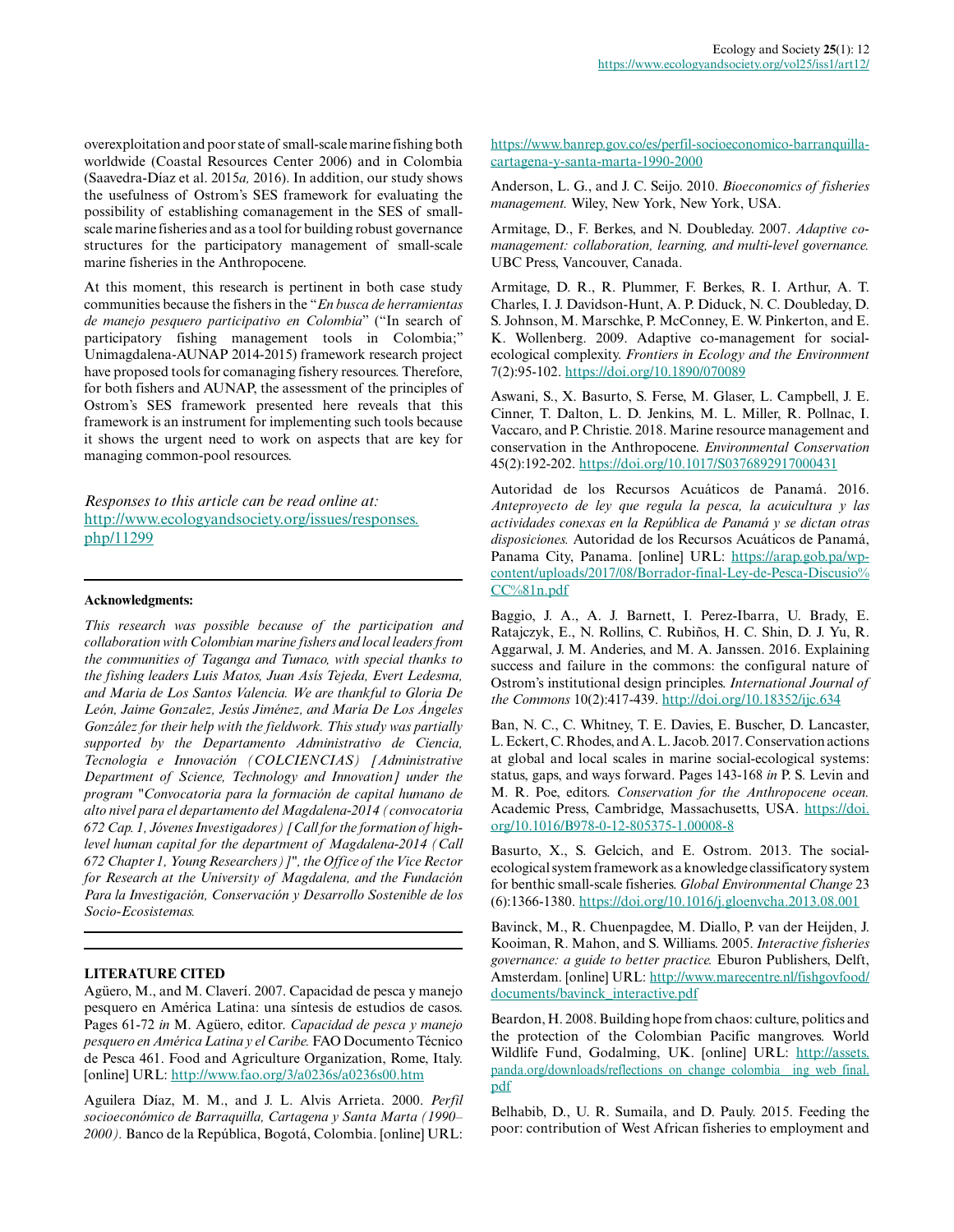food security. *Ocean and Coastal Management* 111:72-81. [https://](https://doi.org/10.1016/j.ocecoaman.2015.04.010) [doi.org/10.1016/j.ocecoaman.2015.04.010](https://doi.org/10.1016/j.ocecoaman.2015.04.010) 

Béné, C. 2006. *Small-scale fisheries: assessing their contribution to rural livelihoods in developing countries.* FAO Fisheries Circular 1008. Food and Agriculture Organization, Rome, Italy. [online] URL: [http://agris.fao.org/agris-search/search.do?recordID=](http://agris.fao.org/agris-search/search.do?recordID=GB2013201564) [GB2013201564](http://agris.fao.org/agris-search/search.do?recordID=GB2013201564)

Berkes, F. 2009. Evolution of co-management: role of knowledge generation, bridging organizations and social learning. *Journal of Environmental Management* 90(5):1692-1702. [https://doi.org/10.1016/](https://doi.org/10.1016/j.jenvman.2008.12.001) [j.jenvman.2008.12.001](https://doi.org/10.1016/j.jenvman.2008.12.001)

Berkes, F. 2010. Shifting perspectives on resource management: resilience and the reconceptualization of 'natural resources' and 'management'. *Maritime Studies* 9(1):13-40.

Berkes, F. 2015. *Coasts for people: interdisciplinary approaches to coastal and marine resource management.* Routledge, New York, New York, USA. <https://doi.org/10.4324/9781315771038>

Berkes, F., and C. Folke. 2002. Back to the future: ecosystem dynamics and local knowledge. Pages 121-146 *in* L. H. Gunderson and C. S. Holling, editors. *Panarchy: understanding transformations in human and natural systems.* Island Press, Washington, D.C., USA.

Berkes, F., R. Mahon, P. McConney, R. Pollnac, and R. Pomeroy. 2001. *Managing small-scale fisheries: alternative directions and methods.* International Development Research Centre, Ottawa, Canada.

Bernard, H. R. 2006. *Research methods in anthropology: qualitative and quantitative approaches.* Sixth edition. Rowman and Littlefield, Lanham, Maryland, USA.

Botero, C., and S. Zielinski. 2010. Evaluación del potencial para el desarrollo de turismo sostenible en el corregimiento de Taganga, distrito de Santa Marta (Colombia). *Turismo y Sociedad* 11:10-34. [online] URL: [https://revistas.uexternado.edu.co/index.](https://revistas.uexternado.edu.co/index.php/tursoc/article/view/2825) [php/tursoc/article/view/2825](https://revistas.uexternado.edu.co/index.php/tursoc/article/view/2825) 

Bresnihan, P. 2019. The (slow) tragedy of improvement: neoliberalism, fisheries management & the institutional commons. *World Development* 120:210-220. [https://doi.](https://doi.org/10.1016/j.worlddev.2017.09.017) [org/10.1016/j.worlddev.2017.09.017](https://doi.org/10.1016/j.worlddev.2017.09.017)

Bustos-Montes, D., F. J. Cuello, S. Salas-Castro, A. Saza, J. De La Hoz, M. Grijalba-Bendeck, C. Posada-Peláez, A. Santafé-Muñoz, and J. Cuellar-Pinzón. 2012. Variación espacio-temporal del desembarco pesquero artesanal marítimo del departamento del Magdalena, Caribe colombiano. Pages 41-112 *in* M. Grijalba-Bendeck, D. Bustos-Montes, C. Posada Peláez, and A. Santafé-Muñoz, editors. *La pesca artesanal marítima del departamento del Magdalena (Colombia): una visión desde cuatro componentes.* Fundación Universidad de Bogotá Jorge Tadeo Lozano, Ministerio de Agricultura y Desarrollo Rural, Proyecto Transición de la Agricultura, Bogotá, Colombia.

Buttigieg, P. L., and A. Ramette. 2014. A guide to statistical analysis in microbial ecology: a community-focused, living review of multivariate data analyses. *FEMS Microbiolgy Ecology* 90 (3):543-550. <https://doi.org/10.1111/1574-6941.12437>

Carlsson, L. 2000. Policy networks as collective action. *Policy Studies Journal* 28(3):502-520. [http://dx.doi.org/10.1111/j.1541-0072.2000.](http://dx.doi.org/10.1111/j.1541-0072.2000.tb02045.x) [tb02045.x](http://dx.doi.org/10.1111/j.1541-0072.2000.tb02045.x)

Castilla, J. C., and O. Defeo. 2001. Latin American benthic shellfisheries: emphasis on co-management and experimental practices. *Reviews in Fish Biology and Fisheries* 11(1):1-30. [https://](https://doi.org/10.1023/A:1014235924952) [doi.org/10.1023/A:1014235924952](https://doi.org/10.1023/A:1014235924952) 

Castilla, J. C., and M. Fernandez. 1998. Small-scale benthic fisheries in Chile: on co-management and sustainable use of benthic invertebrates. *Ecological Applications* 8(sp1):S124-S132. [https://doi.org/10.1890/1051-0761\(1998\)8\[S124:SBFICO\]2.0.CO;2](https://doi.org/10.1890/1051-0761(1998)8[S124:SBFICO]2.0.CO;2) 

Charnley, S., A. P. Fischer, and E. T. Jones. 2007. Integrating traditional and local ecological knowledge into forest biodiversity conservation in the Pacific Northwest. *Forest Ecology and Management* 246(1):14-28.<https://doi.org/10.1016/j.foreco.2007.03.047>

Cinner, J. E., T. R. McClanahan, M. A. MacNeil, N. A. J. Graham, T. M. Daw, A. Mukminin, D. A. Feary, A. L. Rabearisoa, A. Wamukota, N. Jiddawi, S. J. Campbell, A. H. Baird, F. A. Januchowski-Hartley, S. Hamed, R. Lahari, T. Morove, and J. Kuange. 2012. Co-management of coral reef social-ecological systems. *Proceedings of the National Academy of Sciences* 109 (14):5219-5222.<https://doi.org/10.1073/pnas.1121215109>

Coastal Resources Center. 2006. *Fisheries opportunities assessment.* Coastal Resources Center, University of Rhode Island, South Kingstown, Rhode Island, USA. [online] URL: [http://www.crc.uri.edu/download/Fish\\_Opp\\_Assess\\_Final\\_012607\\_508.](http://www.crc.uri.edu/download/Fish_Opp_Assess_Final_012607_508.pdf) [pdf](http://www.crc.uri.edu/download/Fish_Opp_Assess_Final_012607_508.pdf)

Corporación para el desarrollo de la pesca (CORPESCA). 2009. *Censo de pescadores artesanales del Municipio de Tumaco.* Alcaldía Municipal de San Andrés de Tumaco y CORPESCA, Tumaco, Colombia.

Corporación para el Desarrollo Sostenible del Urabá. 2005. *Plan de manejo integral de los manglares del golfo de Urabá y mar Caribe Antioqueño.* Consejo comunitario de Bocas del Atrato y Leoncito, Turbo, Colombia.

Costello, C. J., and D. Kaffine. 2008. Natural resource use with limited-tenure property rights. *Journal of Environmental Economics and Management* 55(1):20-36. [https://doi.org/10.1016/](https://doi.org/10.1016/j.jeem.2007.09.001) [j.jeem.2007.09.001](https://doi.org/10.1016/j.jeem.2007.09.001)

Cox, M., G. Arnold, and S. Villamayor Tomás. 2010. A review of design principles for community-based natural resource management. *Ecology and Society* 15(4):38. [https://doi.](https://doi.org/10.5751/ES-03704-150438) [org/10.5751/ES-03704-150438](https://doi.org/10.5751/ES-03704-150438) 

Crona, B., S. Gelcich, and Ö. Bodin. 2017. The importance of interplay between leadership and social capital in shaping outcomes of rights-based fisheries governance. *World Development* 91:70-83.<https://doi.org/10.1016/j.worlddev.2016.10.006>

Cuello, F., and L. O. Duarte. 2010. El pescador artesanal, fuente de información ecológica para la ordenación pesquera en el mar Caribe de Colombia. *Proceedings of the Gulf and Caribbean Fisheries Institute* 62:463-470.

De la Hoz, J., L. Manjarrés-Martínez, and F. Cuello. 2015. *Estadísticas de desembarco, esfuerzo, valor monetario y rentas de*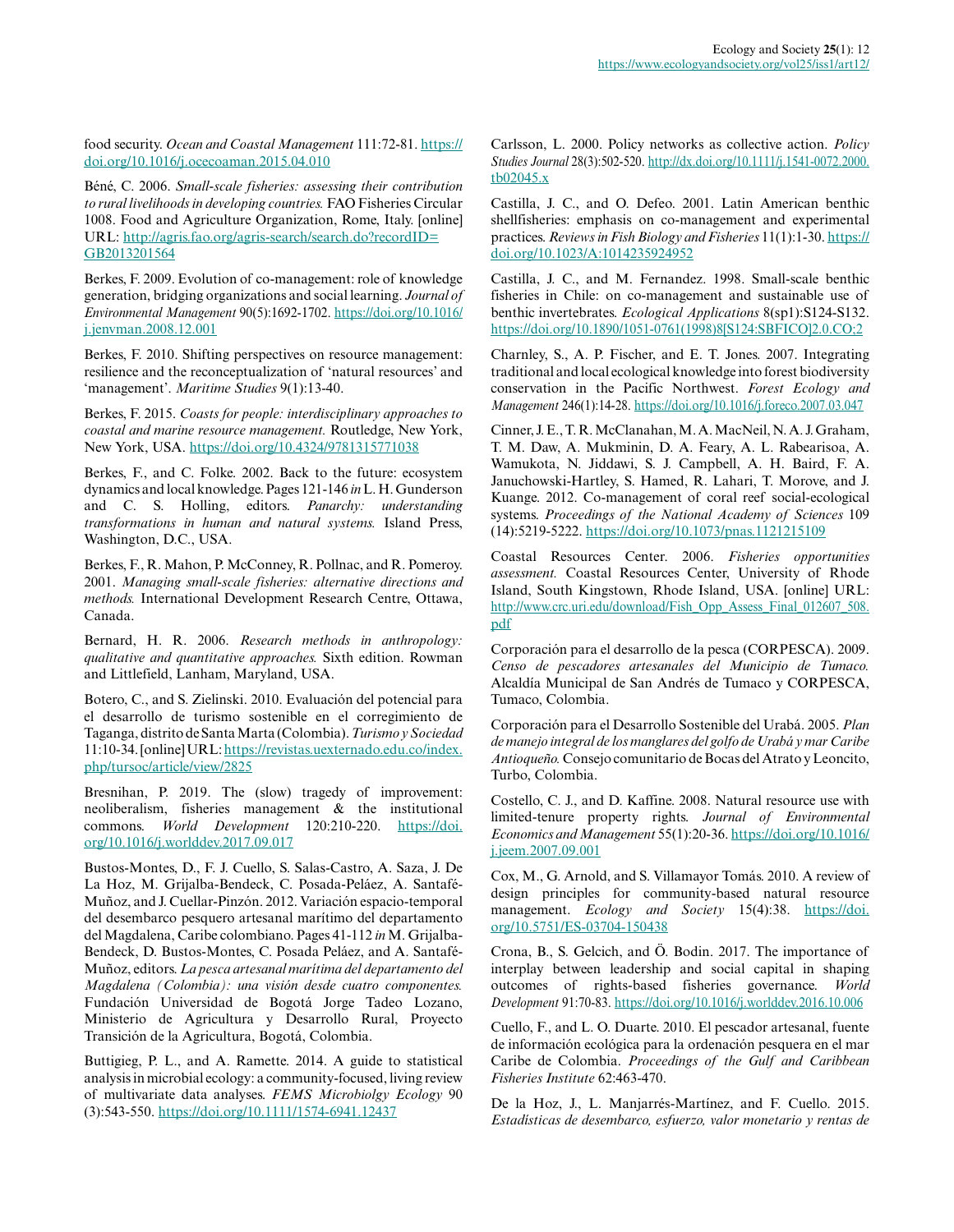*la pesquería artesanal de Taganga período abril-diciembre de 2015.* Autoridad Nacional de Acuicultura y Pesca, Bogotá, Colombia. [online] URL: <http://sepec.aunap.gov.co/Home/VerPdf/24>

De La Hoz, J., J. C. Narváez, L. Manjarrés-Martínez, L. Nieto A., R. Rivera, F. Cuello, and T. Álvarez. 2012. *Reporte de la actividad pesquera industrial y artesanal continental y marina de Colombia.* Universidad del Magdalena, Bogotá, Colombia. [online] URL: <http://sepec.aunap.gov.co/Home/VerPdf/14>

Desarrollo con Identidad Regional Entre España y Nariño. 2015. *Plan estratégico y operativo del sector de la pesca artesanal del pacífico nariñense.* Agencia de Desarrollo Local de Nariño, Pasto, Colombia. [online] URL: [https://www.direna.org/wp-content/](https://www.direna.org/wp-content/uploads/2016/08/repo-2-1.pdf) [uploads/2016/08/repo-2-1.pdf](https://www.direna.org/wp-content/uploads/2016/08/repo-2-1.pdf)

Ernst, B., J. Chamorro, P. Manríquez, J. M. Lobo Orensanz, A. M. Parma, J. Porobic, and C. Román. 2013. Sustainability of the Juan Fernández lobster fishery (Chile) and the perils of generic science-based prescriptions. *Global Environmental Change* 23 (6):1381-1392. <https://doi.org/10.1016/j.gloenvcha.2013.08.002>

Evans, L., N. Cherrett, and D. Pemsl. 2011. Assessing the impact of fisheries co-management interventions in developing countries: a meta-analysis. *Journal of Environmental Management* 92(8):1938-1949.<https://doi.org/10.1016/j.jenvman.2011.03.010>

Fargier, L., H. J. Hartmann, and H. Molina-Ureña. 2014. "Marine areas of responsible fishing": a path toward small-scale fisheries co-management in Costa Rica? Perspectives from Golfo Dulce. Pages 155-181 *in* F. Amezcua and B. Bellgraph, editors. *Fisheries management of Mexican and Central American estuaries.* Springer, Dordrecht, The Netherlands. [https://doi.](https://doi.org/10.1007/978-94-017-8917-2_10) [org/10.1007/978-94-017-8917-2\\_10](https://doi.org/10.1007/978-94-017-8917-2_10)

Feeny, D., F. Berkes, B. J. McCay, and J. M. Acheson. 1990. The tragedy of the commons: twenty-two years later. *Human Ecology* 18(1):1-19.<https://doi.org/10.1007/BF00889070>

Fleischman, F. D., N. C. Ban, L. S. Evans, G. Epstein, G. Garcia-Lopez, S. Villamayor-Tomas. 2014. Governing large-scale socialecological systems: lessons from five cases. *International Journal of the Commons* 8(2):428-456. <http://doi.org/10.18352/ijc.416>

Food and Agriculture Organization. 2012. *El estado mundial de la pesca y la acuicultura.* Food and Agriculture Organization, Rome, Italy. [online] URL: <http://www.fao.org/3/a-i2727s.pdf>

Fundación Ecosfera. 2006. *Fortalecimiento integral de la pesca artesanal de las comunidades de pescadores Wayúu, area de influencia de los municipios de Manaure y Riohacha, Departamento de la Guajira.* Fundación Ecosfera y Chevron Texaco, Riohacha, Colombia. [online] URL: [http://guajira360.org/wp-content/](http://guajira360.org/wp-content/uploads/2018/09/Fortalecimiento-Pesca-Artesanal-Wayuu.pdf) [uploads/2018/09/Fortalecimiento-Pesca-Artesanal-Wayuu.pdf](http://guajira360.org/wp-content/uploads/2018/09/Fortalecimiento-Pesca-Artesanal-Wayuu.pdf)

Gadgil, M., P. Olsson, F. Berkes, and C. Folke. 2002. Exploring the role of local ecological knowledge in ecosystem management: three case studies. Pages 189-209 *in* F. Berkes, J. Colding, and C. Folke, editors. *Navigating social-ecological systems: building resilience for complexity and change.* Cambridge University Press, Cambridge, UK. <https://doi.org/10.1017/CBO9780511541957.013>

Galappaththi, E. K., and F. Berkes. 2015. Drama of the commons in small-scale shrimp aquaculture in northwestern Sri Lanka. *International Journal of the Commons* 9(1):347-368. [http://doi.](http://doi.org/10.18352/ijc.500) [org/10.18352/ijc.500](http://doi.org/10.18352/ijc.500)

García, C. B. 2010. Conocimiento tradicional: lo que los pescadores artesanales del Caribe colombiano tienen para decirnos. *Pan-American Journal of Aquatic Sciences* 5(1):78-90.

García Lozano, A. J., and J. T. Heinen. 2015. Identifying drivers of collective action for the co-management of coastal marine fisheries in the Gulf of Nicoya, Costa Rica. *Environmental Management* 57(4):759-769.<https://doi.org/10.1007/s00267-015-0646-2>

Gelcich, S., G. Edwards-Jones, M. J. Kaiser, and J. C. Castilla. 2006. Co-management policy can reduce resilience in traditionally managed marine ecosystems. *Ecosystems* 9 (6):951-966. <https://doi.org/10.1007/s10021-005-0007-8>

Gelcich, S., T. P. Hughes, P. Olsson, C. Folke, O. Defeo, M. Fernández, S. Foale, L. H. Gunderson, C. Rodríguez-Sickert, M. Scheffer, R. S. Steneck, and J. C. Castilla. 2010. Navigating transformations in governance of Chilean marine coastal resources. *Proceedings of the National Academy of Sciences* 107 (39):16794-16799.<https://doi.org/10.1073/pnas.1012021107>

Gelcich, S., M. J. Martínez-Harms, S. Tapia-Lewin, F. Vasquez-Lavin, and C. Ruano-Chamorro. 2019. Comanagement of smallscale fisheries and ecosystem services. *Conservation Letters* 12(2): e12637.<https://doi.org/10.1111/conl.12637>

Gutiérrez, N. L., R. Hilborn, and O. Defeo. 2011. Leadership, social capital and incentives promote successful fisheries. *Nature* 470(7334):386-389. <https://doi.org/10.1038/nature09689>

Hruschka, D. J, D. Schwartz, D. C. St.John, E. Picone-Decaro, R. A. Jenkins, and J. W. Carey. 2004. Reliability in coding openended data: lessons learned from HIV behavioral research. *Field Methods* 16(3):307-331.<http://dx.doi.org/10.1177/1525822X04266540>

Jackson, J. B. C., M. X. Kirby, W. H. Berger, K. A. Bjorndal, L. W. Botsford, B. J. Bourque, R. H. Bradbury, R. Cooke, J. Erlandson, J. A. Estes, T. P. Hughes, S. Kidwell, C. B. Lange, H. S. Lenihan, J. M. Pandolfi, C. H. Peterson, R. S. Steneck, M. J. Tegner, and R. R. Warner. 2001. Historical overfishing and the recent collapse of coastal ecosystems. *Science* 293(5530):629-637. <https://doi.org/10.1126/science.1059199>

Jentoft, S. 2003. Co-management - the way forward. Pages 1-14 *in* D. C. Wilson, J. R. Nielsen, and P. Degnbol, editors. *The fisheries co-management experience: accomplishments, challenges and prospects.* Springer, Dordrecht, The Netherlands. [http://dx.](http://dx.doi.org/10.1007/978-94-017-3323-6) [doi.org/10.1007/978-94-017-3323-6](http://dx.doi.org/10.1007/978-94-017-3323-6)

Jiménez-Torres, J. M. 2016. *Evaluación de normas formales e informales como herramientas para el manejo pesquero artesanal marino-costero en dos comunidades de pescadores en Colombia.* Dissertation. Universidad del Magdalena, Santa Marta, Colombia. [online] URL: [http://repositorio.unimagdalena.edu.](http://repositorio.unimagdalena.edu.co/jspui/handle/123456789/1385) [co/jspui/handle/123456789/1385](http://repositorio.unimagdalena.edu.co/jspui/handle/123456789/1385) 

Jiménez-Torres, J. M., and L. M. Saavedra-Díaz. 2019. Evaluating formal and informal rules as a basis for implementing coastal marine artisanal fisheries management in Colombia. *Marine Policy* 101:225-236. <https://doi.org/10.1016/j.marpol.2018.09.019>

Kosamu, I. B. M. 2015. Conditions for sustainability of smallscale fisheries in developing countries. *Fisheries Research* 161:365-373. <https://doi.org/10.1016/j.fishres.2014.09.002>

McCay, B. J., F. Micheli, G. Ponce-Díaz, G. Murray, G. Shester, S. Ramirez-Sanchez, and W. Weisman. 2014. Cooperatives,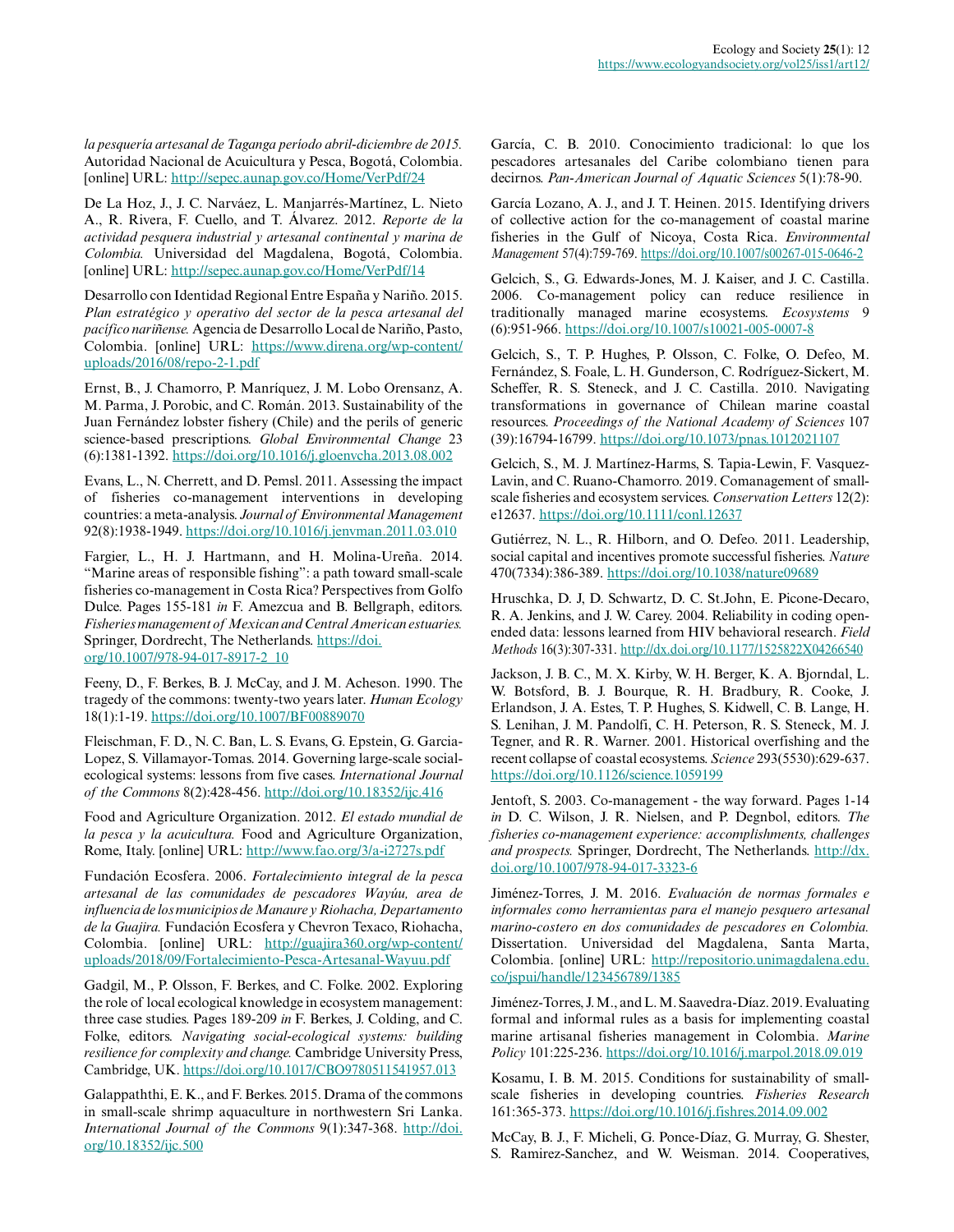concessions, and co-management on the Pacific coast of Mexico. *Marine Policy* 44:49-59.<https://doi.org/10.1016/j.marpol.2013.08.001>

McGinnis, M. D., editor. 2000. *Polycentric games and institutions: readings from the workshop in political theory and policy analysis.* University of Michigan Press, Ann Arbor, Michigan, USA. <https://doi.org/10.3998/mpub.10728>

McGinnis, M. D., and E. Ostrom. 2014. Social-ecological system framework: initial changes and continuing challenges. *Ecology and Society* 19(2):30.<http://dx.doi.org/10.5751/ES-06387-190230>

Mendoza, S. L., J. Higinio Maldonado, and R. Moreno. 2008. *Pescando futuro: la participación de las comunidades en la exploración de escenarios de conservación.* Universidad de los Andes, Bogotá, Colombia.

Napier, V. R., G. M. Branch, and J. M. Harris. 2005. Evaluating conditions for successful co-management of subsistence fisheries in KwaZulu-Natal, South Africa. *Environmental Conservation* 32 (2):165-177. <https://doi.org/10.1017/S0376892905002195>

Navia, A. F., P. A. Mejía-Falla, L. Gómez, L. Payán, A. Ramírez, and A. Tobón. 2008. *Pesquerías y cadena productiva del recurso tiburón en el Pacífico colombiano: análisis y perspectivas.* Documento Técnico Fundación Squalus FS0108. Squalus, Cali, Colombia.

Navia, A. F., P. A. Mejía-Falla, J. López-García, L. A. Muñoz, and V. Ramírez-Luna. 2010. *Pesquería artesanal de la zona norte del Pacífico colombiano: aportando herramientas para su administración, fase II.* Documento Técnico Fundación Squalus FS0110. Squalus, Cali, Colombia.

Nédélec, C., and J. Prado. 1990. *Definition and classification of fishing gear categories.* FAO Fisheries Technical Paper 222, revision 1. Food and Agriculture Organization, Rome, Italy. [online] URL: <http://www.fao.org/3/t0367t/t0367t00.htm>

Ocho, D. L., P. C. Struik, L. L. Price, E. Kelbessa, and K. Kolo. 2012. Assessing the levels of food shortage using the traffic light metaphor by analyzing the gathering and consumption of wild food plants, crop parts and crop residues in Konso, Ethiopia. *Journal of Ethnobiology and Ethnomedicine* 8:30. [https://doi.](https://doi.org/10.1186/1746-4269-8-30) [org/10.1186/1746-4269-8-30](https://doi.org/10.1186/1746-4269-8-30) 

Olsson, P., C. Folke, and F. Berkes. 2004. Adaptive comanagement for building resilience in social-ecological systems. *Environmental Management* 34:75-90. <https://doi.org/10.1007/s00267-003-0101-7>

Orensanz, J. M., A. Cinti, A. M. Parma, L. Burotto, S. Espinosa-Guerrero, E. Sosa-Cordero, C. Sepúlveda, and V. Toral-Granda. 2013. Latin American rights-based fisheries targeting sedentary resources. Pages 1-69 *in* J. M. Orensanz and J. C. Seijo, editors. *Rights-based management in Latin American fisheries.* FAO Fisheries and Aquaculture Technical Paper 582. Food and Agriculture Organization, Rome, Italy. [online] URL: [http://www.](http://www.fao.org/3/a-i3418e.pdf) [fao.org/3/a-i3418e.pdf](http://www.fao.org/3/a-i3418e.pdf)

Organisation for Economic Co-operation and Development (OECD). 2016. *Fisheries and aquaculture in Colombia.* OECD, Paris, France. [online] URL: [https://www.oecd.org/countries/](https://www.oecd.org/countries/colombia/Fisheries_Colombia_2016.pdf) [colombia/Fisheries\\_Colombia\\_2016.pdf](https://www.oecd.org/countries/colombia/Fisheries_Colombia_2016.pdf)

Ostrom, E. 1990. *Governing the commons: the evolution of institutions for collective action.* Cambridge University Press, Cambrige, UK.

Ostrom, E. 2005. *Understanding institutional diversity.* Princeton University Press, Princeton, New Jersey, USA.

Ostrom, E. 2009. A general framework for analyzing sustainability of social-ecological systems. *Science* 325 (5939):419-422.<https://doi.org/10.1126/science.1172133>

Ostrom, E., and C. Hess. 2000. Private and common property rights. Pages 332-379 *in* D. W. Allen, B. Bouckaert, and G. De Geest, editors. *Encyclopedia of law and economics.* University of Ghent, Ghent, Belgium. <https://doi.org/10.4337/9781849806510.00008>

Ostrom, E., M. A. Janssen, and J. M. Anderies. 2007. Going beyond panaceas. *Proceedings of the National Academy of Sciences* 104(39):15176-15178. <https://doi.org/10.1073/pnas.0702288104>

Pinkerton, E., and M. Weinstein. 1995. *Fisheries that work: sustainability through community-based management.* David Suzuki Foundation, Vancouver, Canada.

Plummer, R., B. Crona, D. R. Armitage, P. Olsson, M. Tengö, and O. Yudina. 2012. Adaptive comanagement: a systematic review and analysis. *Ecology and Society* 17(3):11. [http://dx.doi.](http://dx.doi.org/10.5751/ES-04952-170311) [org/10.5751/ES-04952-170311](http://dx.doi.org/10.5751/ES-04952-170311) 

Plummer, R., and J. FitzGibbon. 2004. Co-management of natural resources: a proposed framework. *Environmental Management* 33(6):876-885. [https://doi.org/10.1007/s00267-003-3038](https://doi.org/10.1007/s00267-003-3038-y) [y](https://doi.org/10.1007/s00267-003-3038-y) 

Pomeroy, R. 2007. Conditions for successful fisheries and coastal resources co-management: lessons learned in Asia, Africa, and the wider Caribbean. Pages 172-187 *in* D. Armitage, F. Berkes, and N. Doubleday, editors. *Adaptive co-management: collaboration, learning, and multi-level governance.* UBC Press, Vancouver, Canada.

Pomeroy, R. S., and F. Berkes. 1997. Two to tango: the role of government in fisheries co-management. *Marine Policy* 21 (5):465-480. [https://doi.org/10.1016/S0308-597X\(97\)00017-1](https://doi.org/10.1016/S0308-597X(97)00017-1) 

Pomeroy, R. S., P. McConney, and R. Mahon. 2004. Comparative analysis of coastal resources co-management in the Caribbean. *Ocean and Coastal Management* 47(9-10):429-447. [https://doi.](https://doi.org/10.1016/j.ocecoaman.2004.09.005) [org/10.1016/j.ocecoaman.2004.09.005](https://doi.org/10.1016/j.ocecoaman.2004.09.005)

Pomeroy, R. S., and R. Rivera-Guieb. 2006. *Fishery comanagement: a practical handbook.* CABI, Wallingford, UK.

Poteete, A. R., M. A. Janssen, and E. Ostrom. 2010. *Working together: collective action, the commons, and multiple methods in practice.* Princeton University Press, Princeton, New Jersey, USA. 215-247.

Rabiee, F. 2004. Focus-group interview and data analysis. *Proceedings of the Nutrition Society* 63(4):655-660. [https://doi.](https://doi.org/10.1079/PNS2004399) [org/10.1079/PNS2004399](https://doi.org/10.1079/PNS2004399)

Ramírez-Luna, Á. V. 2013. *The exclusive fishing zone for the artisanal fishery in Chocó Colombia: origins, development, and consequences for artisanal fisheries and food security.* Thesis. Memorial University of Newfoundland and Labrador, St. John's, Canada. [online] URL: [https://research.library.mun.ca/12113/1/](https://research.library.mun.ca/12113/1/Ramirez.pdf) [Ramirez.pdf](https://research.library.mun.ca/12113/1/Ramirez.pdf)

Redmore, L., A. Stronza, A. Songhurst, and G. McCulloch. 2018. Which way forward? Past and new perspectives on communitybased conservation in the Anthropocene. *Encyclopedia of the*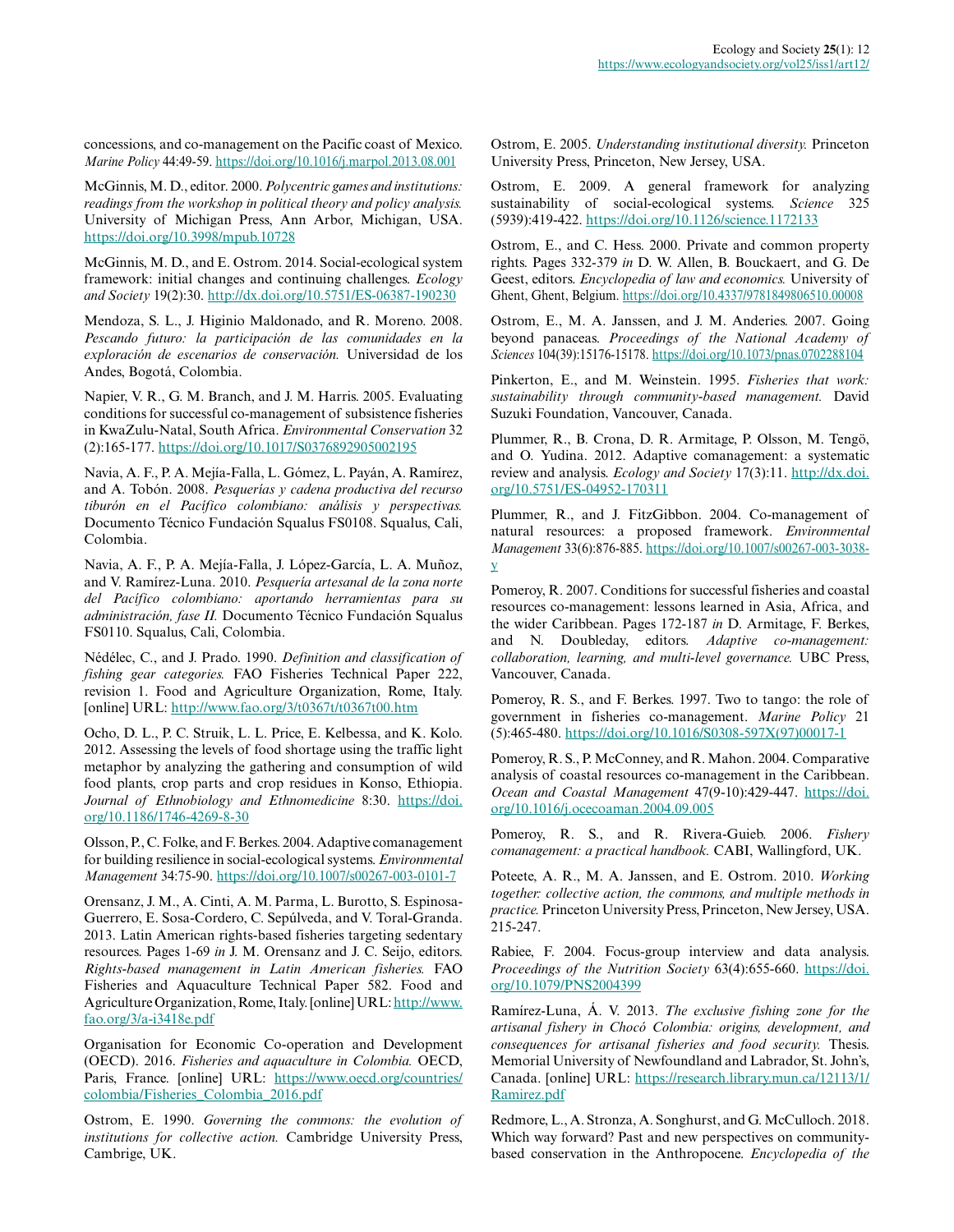# *Anthropocene* 3:453-460. [https://doi.org/10.1016/](https://doi.org/10.1016/B978-0-12-809665-9.09838-4) [B978-0-12-809665-9.09838-4](https://doi.org/10.1016/B978-0-12-809665-9.09838-4)

Ruitenbeek, J., and C. Cartier. 2001. *The invisible wand: adaptative co-management as an emergent strategy in complex bio-economic systems.* Occasional Paper 34. Center for International Foresty Research, Bogor, Indonesia. [online] URL: [http://dlc.dlib.](http://dlc.dlib.indiana.edu/dlc/bitstream/handle/10535/5019/OP-034.pdf?sequence=1&isAllowed=y) [indiana.edu/dlc/bitstream/handle/10535/5019/OP-034.pdf?](http://dlc.dlib.indiana.edu/dlc/bitstream/handle/10535/5019/OP-034.pdf?sequence=1&isAllowed=y) [sequence=1&isAllowed=y](http://dlc.dlib.indiana.edu/dlc/bitstream/handle/10535/5019/OP-034.pdf?sequence=1&isAllowed=y) 

Saavedra-Díaz, L. M. 2012. *Towards Colombian small-scale marine fisheries management: hacia un manejo de la pesca marina artesanal en Colombia.* Dissertation. University of New Hampshire, Durham, New Hampshire, USA. [online] URL: [https://scholars.unh.edu/cgi/viewcontent.cgi?article=1658&context=](https://scholars.unh.edu/cgi/viewcontent.cgi?article=1658&context=dissertation) [dissertation](https://scholars.unh.edu/cgi/viewcontent.cgi?article=1658&context=dissertation)

Saavedra-Díaz, L. M., and S. Jentoft. 2017. The role of the smallscale fisheries guidelines in reclaiming human rights for smallscale fishing people in Colombia. Pages 573-594 *in* S. Jentoft, R. Chuenpagdee, M. J. Barragán-Paladines, and N. Franz, editors. *The small-scale marine fisheries guidelines: global implementation.* Springer, Cham, Switzerland. [https://doi.org/10.1007/978-3-319](https://doi.org/10.1007/978-3-319-55074-9_27) [-55074-9\\_27](https://doi.org/10.1007/978-3-319-55074-9_27)

Saavedra-Díaz, L. M., L. Manjarés-Martinéz, L. O. Duarte, D. Botto-Barrios, C. Ángel-Yunda, and M. A. González-Pabón. 2014. *Informe técnico final: proyecto buscando herramientas de manejo pesquero en Colombia con base en el conocimiento tradicional de pescadores artesanales marino-costeros.* Autoridad Nacional de Acuicultura y Pesca-AUNAP, Fundación SQUALUS, Universidad del Magdalena, Santa Marta, Colombia.

Saavedra-Díaz, L. M., R. Pomeroy, and A. A. Rosenberg. 2016. Managing small-scale marine fisheries in Colombia. *Maritime Studies* 15(1):6. <https://doi.org/10.1186/s40152-016-0047-z>

Saavedra-Díaz, L. M., A. A. Rosenberg, and B. Martín-López. 2015*a.* Social perceptions of Colombian small-scale marine fisheries conflicts: insights for management. *Marine Policy* 56:61-70.<https://doi.org/10.1016/j.marpol.2014.11.026>

Saavedra-Díaz, L. M., A. A. Rosenberg, and R. Pomeroy. 2015*b.* Why Colombian marine fishers' knowledge is a fundamental tool for marine resource management and assessment. Pages 89-106 *in* J. Fischer, J. Jorgensen, H. Josupeit, D. Kalikoski, and C. M. Lucas, editors. *Fishers' knowledge and the ecosystem approach to fisheries: applications, experiences and lessons in Latin America.* FAO Fisheries and Aquaculture Technical Paper 591. Food and Agriculture Organization, Rome, Italy. [online] URL: [http://www.](http://www.fao.org/3/a-i4664e.pdf) [fao.org/3/a-i4664e.pdf](http://www.fao.org/3/a-i4664e.pdf)

Salas, S., R. Chuenpagdee, J. C. Seijo, and A. Charles. 2007. Challenges in the assessment and management of small-scale marine fisheries in Latin America and the Caribbean. *Fisheries Research* 87(1):5-16. <https://doi.org/10.1016/j.fishres.2007.06.015>

Santos-Martínez, A., J. E. Mancera Pineda, E. Castro González, M. Sjogreen Velasco, H. B. Hooker, and J. Torres Rodríguez. 2013. *Propuesta para el manejo pesquero de la zona sur del área marina en la Reserva de Biosfera Seaflower - Archipiélago de San Andrés, Providencia y Santa Catalina, Caribe Colombiano.* Editorial Unibiblios, Bogotá, Colombia.

Schumann, S. 2007. Co-management and "consciousness": fishers' assimilation of management principles in Chile. *Marine Policy* 31(2):101-111. <https://doi.org/10.1016/j.marpol.2006.05.008>

Schusler, T. M., D. J. Decker, and M. J. Pfeffer. 2003. Social learning for collaborative natural resource management. *Society and Natural Resources* 16(4):309-326. [https://doi.](https://doi.org/10.1080/08941920390178874) [org/10.1080/08941920390178874](https://doi.org/10.1080/08941920390178874) 

Seixas, C. S., C. V. Minte-Vera, R. G. Ferreira, R. L. Moura, I. B. Curado, J. Pezzuti, A. P. G. Thé, and R. B. Francini-Filho. 2009. Co-managing commons: advancing aquatic resources management in Brazil. Pages 156-182 *in* P. Lopes and A. Begossi, editors. *Current trends in human ecology.* Cambridge Scholars Publishing, Newcastle upon Tyne, UK. <https://doi.org/10.5848/CSP.0441.00007>

Silva, C. N. S., M. K. Broadhurst, R. P. Medeiros, and J. H. Dias. 2013. Resolving environmental issues in the southern Brazilian artisanal penaeid-trawl fishery through adaptive co-management. *Marine Policy* 42:133-141. <https://doi.org/10.1016/j.marpol.2013.02.002>

Torres, J. A. 2009. *Aspectos bioeconómicos de la pesca marina artesanal en el norte del Departamento del Magdalena entre marzo y octubre de 2009, Caribe Colombiano.* Undergraduate Thesis. Universidad de Bogotá Jorge Tadeo Lozano, Bogotá, Colombia. [online] URL: <http://hdl.handle.net/20.500.12010/1281>

Torres-Guevara, L. E., A. Schlüter, and M. C. Lopez. 2016. Collective action in a tropical estuarine lagoon: Adapting Ostrom's SES framework to Ciénaga Grande de Santa Marta, Colombia. *International Journal of the Commons* 10(1):334-362. <http://doi.org/10.18352/ijc.623>

Trimble, M., and F. Berkes. 2015. Towards adaptive comanagement of small-scale fisheries in Uruguay and Brazil: lessons from using Ostrom's design principles. *Maritime Studies* 14(1):14. <https://doi.org/10.1186/s40152-015-0032-y>

Trimble, M., L. Gomes de Araujo, and C. S. Seixas. 2014. One party does not tango! Fishers' non-participation as a barrier to co-management in Paraty, Brazil. *Ocean and Coastal Management* 92:9-18. <https://doi.org/10.1016/j.ocecoaman.2014.02.004>

United Nations Environment Programme. 2007. *Global environment outlook 4: environment for development.* United Nations Environment Programme, Nairobi, Kenya. [online] URL:<http://hdl.handle.net/20.500.11822/7646>

United Nations Environment Programme. 2012. *Global environment outlook 5: environment for the future we want.* United Nations Environment Programme, Nairobi, Kenya. [online] URL:<http://hdl.handle.net/20.500.11822/8021>

Vélez, M. A., J. K. Stranlund, and J. J. Murphy. 2012. Preferences for government enforcement of a common pool harvest quota: theory and experimental evidence from fishing communities in Colombia. *Ecological Economics* 77:185-192. [https://doi.](https://doi.org/10.1016/j.ecolecon.2012.02.030) [org/10.1016/j.ecolecon.2012.02.030](https://doi.org/10.1016/j.ecolecon.2012.02.030) 

Viloria-de-la-Hoz, J. 2015. *Ciudades portuarias del Caribe colombiano: propuestas para competir en una economía globalizada.* Banco de la República de Colombia Documentos de Trabajo sobre Economía Regional y Urbana 80. Banco de la República de Colombia, Bogotá, Colombia. [https://doi.](https://doi.org/10.32468/dtseru.80) [org/10.32468/dtseru.80](https://doi.org/10.32468/dtseru.80)